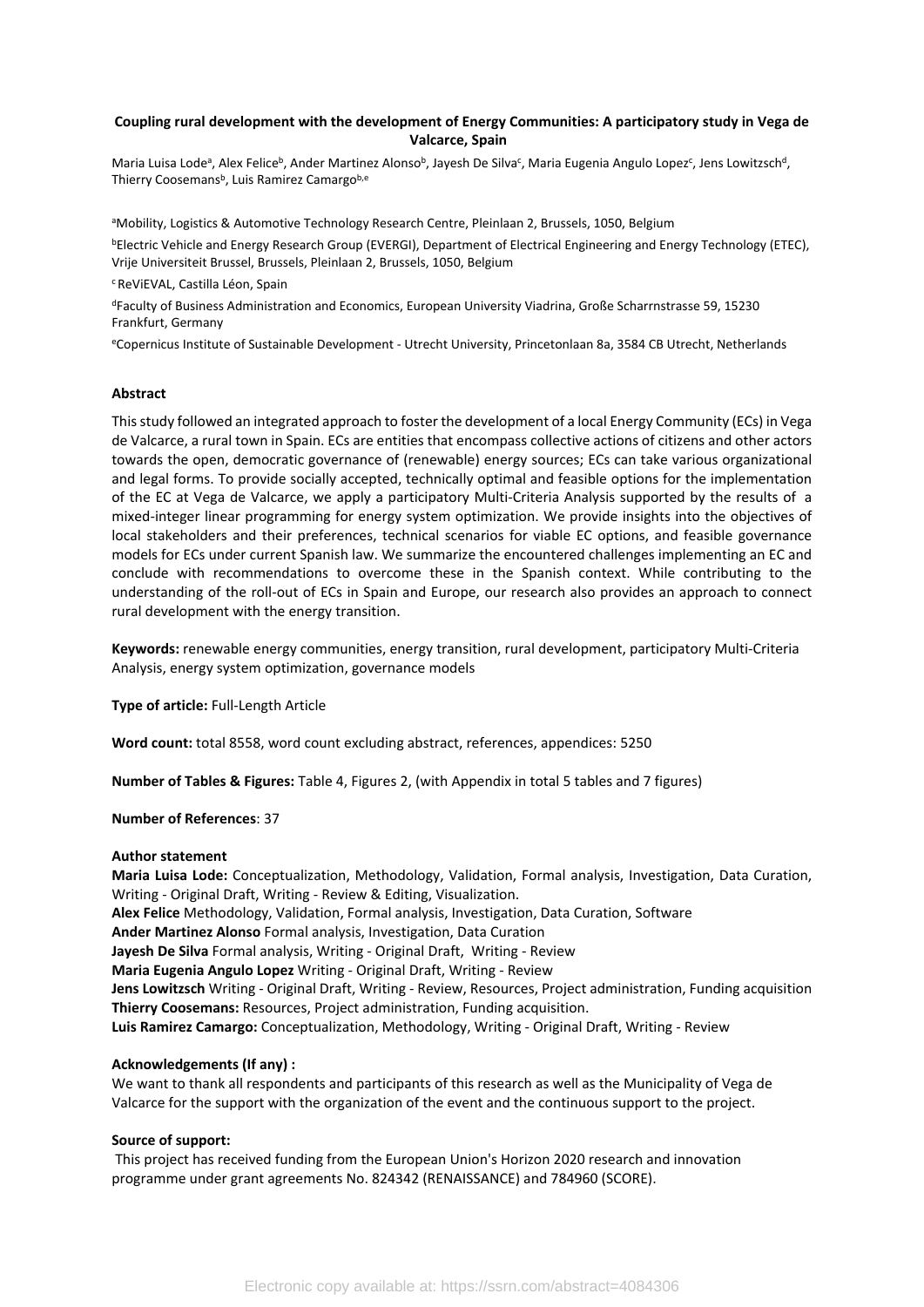# Coupling rural development with the development of Energy Communities: A participatory study in Vega de Valcarce, Spain

#### Abstract

This study followed an integrated approach to foster the development of a local Energy Community (ECs) in Vega de Valcarce, a rural town in Spain. ECs are entities that encompass collective actions of citizens and other actors towards the open, democratic governance of (renewable) energy sources; ECs can take various organizational and legal forms. To provide socially accepted, technically optimal and feasible options for the implementation of the EC at Vega de Valcarce, we apply a participatory Multi-Criteria Analysis supported by the results of a mixed-integer linear programming for energy system optimization. We provide insights into the objectives of local stakeholders and their preferences, technical scenarios for viable EC options, and feasible governance models for ECs under current Spanish law. We summarize the encountered challenges implementing an EC and conclude with recommendations to overcome these in the Spanish context. While contributing to the understanding of the roll-out of ECs in Spain and Europe, our research also provides an approach to connect rural development with the energy transition.

**Keywords:** renewable energy communities, energy transition, rural development, participatory Multi-Criteria Analysis, energy system optimization, governance models

### **Highlights**

- Researches the practical set-up of an Energy Community (EC) in rural Spain
- Applies an integrated approach using participatory and modeling-based methods
- Restrictions on the radius and on peak installations limit the feasibility of ECs
- Legal, advisory, financial support targeted at the local level is needed

### 1. Introduction

Spain's solar power capacity continues to rise, however, less than 10% of this installed capacity is subject to self-consumption and net-metering [1]. With the recently passed Royal decree (RD) 244/2019 [2], this self-consumption and net-metering rate is likely to increase, easing the very restrictive rule on self-consumption and prosumerism in Spain before 2019 [3]. Therefore, it is a step towards the implementation of the European Clean Energy Package (CEP) for all Europeans [4], in particular of the recast of the Renewable Energy Directive (REDII) and the Internal Electricity Market Directive (IEMD) [4,5]. The CEP aims at placing a stronger focus on energy end-consumers, energy efficiency and self-consumption building the ground for the new legal entity of Energy Communities (ECs) in the European Union (EU). ECs are based on open and voluntary participation of natural persons, small-medium enterprises and local authorities aiming at social and environmental rather than economic benefits through the generation, supply or provision of energy services [5]. Therefore, ECs are a means to increase local consumption and production of renewable energy and engage energy end-consumers to become an active part of the energy market. ECs may also be an instrument to strengthen local and rural economies and re-attract population to areas suffering from rural depopulation, which particularly applies to the rural Spanish context [6].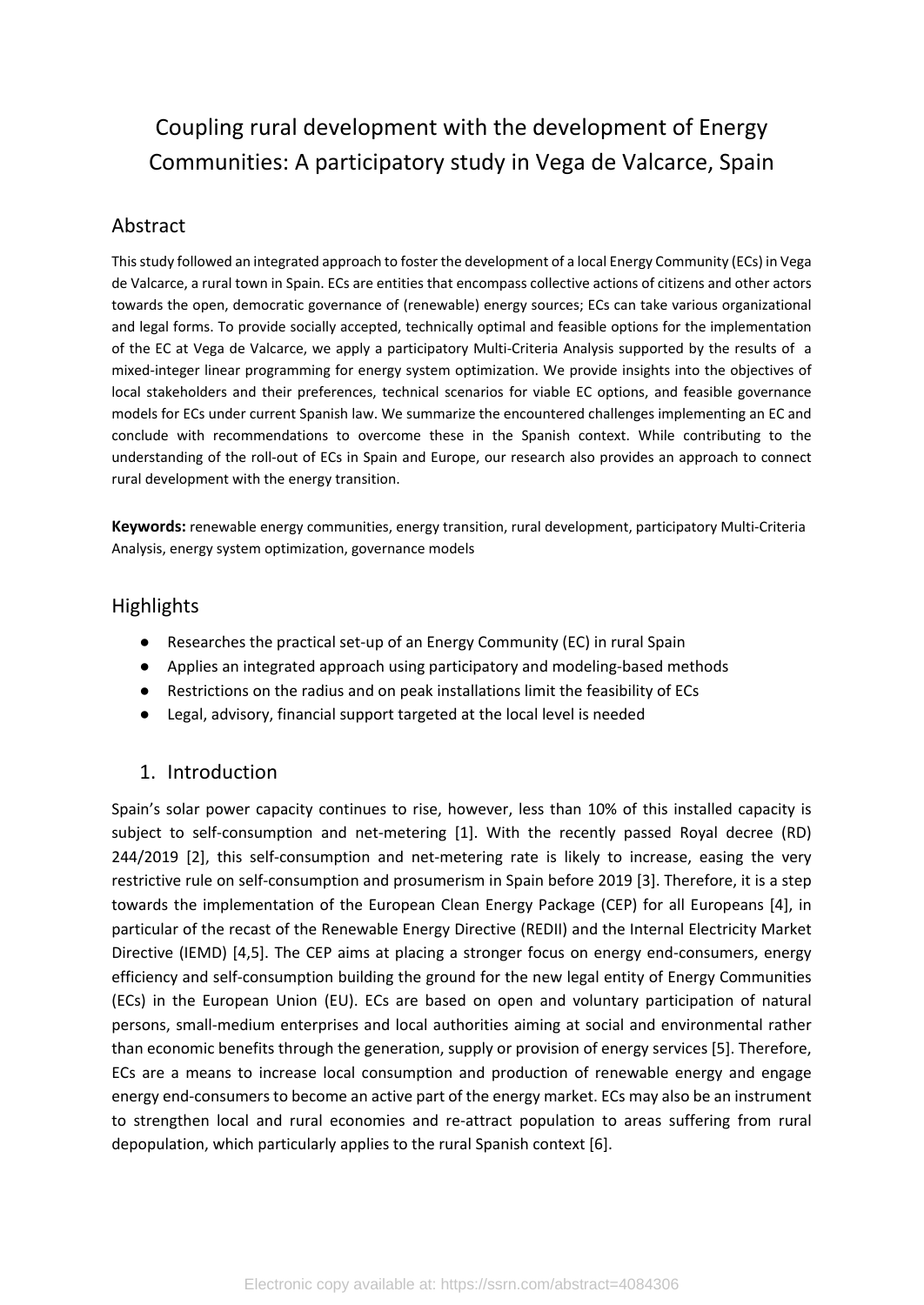Despite the existing political will to foster the energy transition, there have been challenges to connect rural development with the transition to renewable energy [7] and to roll-out ECs across the EU [8]. Lode et al. [9] showed that the number of energy cooperatives, as a prominent form for ECs, are low in most areas of Spain which were related to a lower performance on socio-economic indicators constituting the social progress index in the EU. The emergence of ECs are affected by many factors, such as the history of energy cooperatives of the region, the availability of practical and financial support for local authorities and communities [10]. Heras-Saizarbitoria et al. [11] have also stressed that Spain has no history of ECs and that contextual and managerial insights into the practical implementation of ECs are missing. Blasch et al. [8] summarized four understudied areas of ECs, namely factors composing an enabling institutional background for ECs, processes, and mechanisms of learning, new (community) business models and their viability, and the verification of the claimed benefits. To address the research gap, we conduct a case study on the participatory development of an EC to foster rural development in Vega de Valcarce, Spain. We apply an integrated participatory assessment method called Multi-Actor Multi-Criteria Analysis (MAMCA) [12] coupled with a tool for energy system optimization. We highlight the encountered practical institutional and participatory challenges for ECs and introduce the possible community business models for the Spanish context. Our findings are specifically interesting for policy makers, practitioners in the energy transition, and for (rural) communities in Spain and Europe.

#### 2. Method

#### 2.1. Fostering the energy transition in rural Spain, a case study

Vega de Valcarce (from here on Vega to differentiate from the municipality with the same name) is a rural town located in the autonomous region of Castille and León in the Northwest of Spain, close to the Galician border. The municipality of Vega de Valcarce consists of 23 villages, the largest being Vega with around 200 residents [13]. Like many rural villages in Spain, Vega is faced with an aging and declining population as younger inhabitants are leaving to cities for better job opportunities [14] and its geographic location is distant from urban centers and services [15]. As a result, the accessibility to educational, public health, and social engagement services of rural communities is becoming increasingly challenging. [Figure 1](#page-3-0) shows the declining population of Vega since 2002 [16]. While faced with a multiplicity of demographic and economic challenges, Vega has, in contrast, a high potential for renewable energy sources (RES) deployment. Since the case of most rural areas in Spain is similar to the one in Vega, finding ways to foster the deployment of renewable energies there in a replicable way can have a large impact on achieving an energy transition to renewables for the country.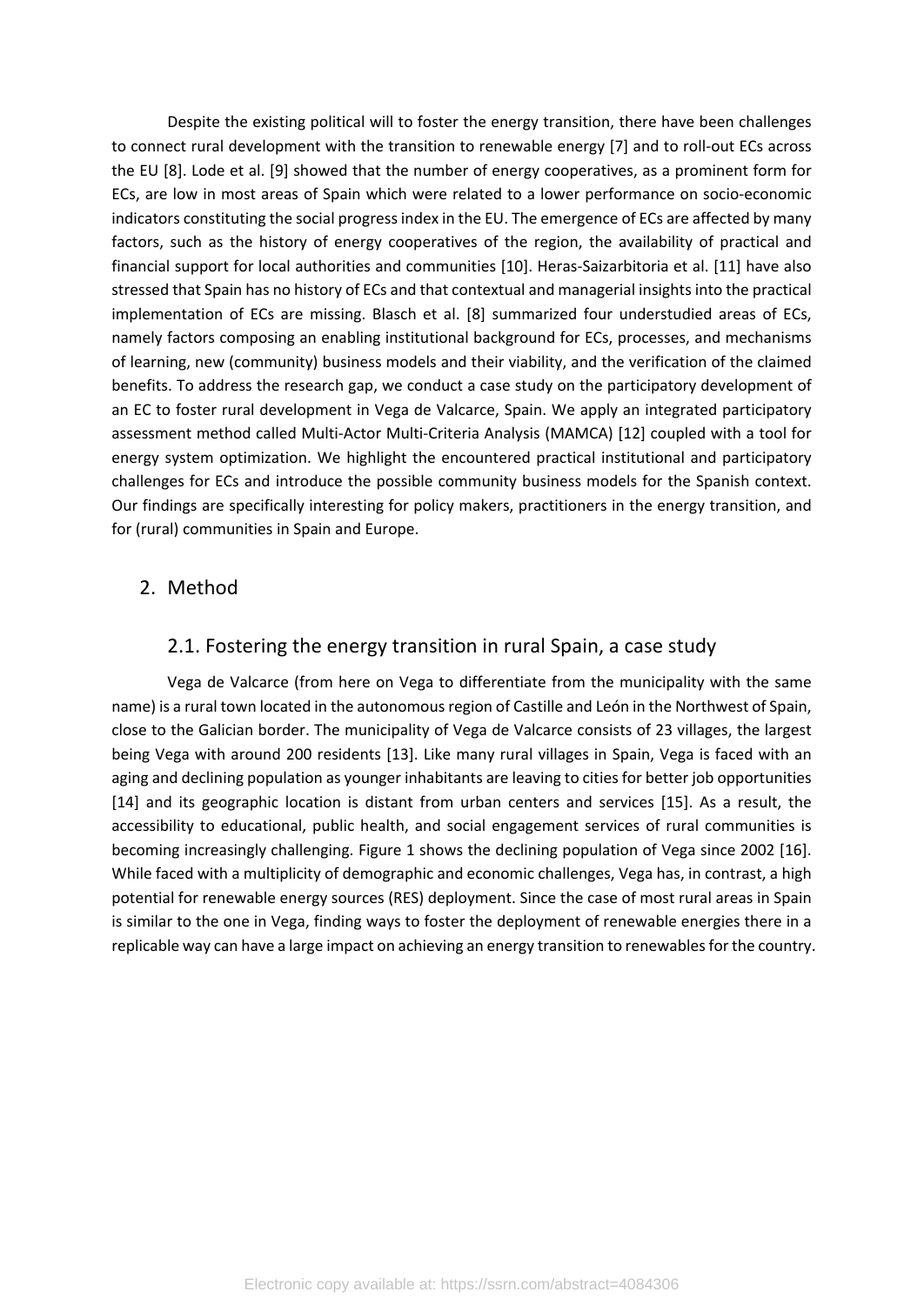

<span id="page-3-0"></span>

ReViEVAL, a non-profit association, with the aim of facilitating the revitalisation of rural communities, collaborates with the municipality of Vega to develop a local EC [17]. Due to the need for external support on socio-economic, technical, legislative and regulatory aspects, the collaboration was then joined by two H2020 projects, namely RENAISSANCE and SCORE. RENAISSANCE aimed to test participatory and energy system modeling tools, MAMCA and Renergise, at Vega [18]. SCORE aimed to support the development and diffusion of (co-)ownership models for RES [19]. The present study resulted from this collaboration with the goal to facilitate the development of a local EC at Vega through connecting different tools, and expertise with local practitioners and knowledge. Through MAMCA, the different tools and inputs were included in a systematic manner.

#### 2.2. Multi-Actor Multi-Criteria Analysis

MAMCA is a participatory method to conduct a participatory Multi-Criteria Analysis which allows to integrate both quantitative and qualitative criteria for decision-making and engagement purposes surrounding complex sustainability problems [12]. MAMCA was proposed as a tool for Transition Management and applied for the development of an EC in Belgium, the Netherlands, Spain, and Greece [20,21]. MAMCA provides the framework for the transition process towards an EC at Vega, it is an example for a methodology applied for action research in which researchers work together with practitioners [22].

The methodology is composed of six main (non-subsequent) steps: 1. Development of potential solutions, 2. Stakeholder identification and engagement, 3. Assessment of the objectives, 4. Evaluation of the solutions, 5. Participatory discussion of the solutions and result of the evaluation, and 6. Monitoring and re-evaluation.

How the steps were implemented, and which tools and data were included in each step are explained in the following. To develop potential solutions for the set-up of an EC at Vega, various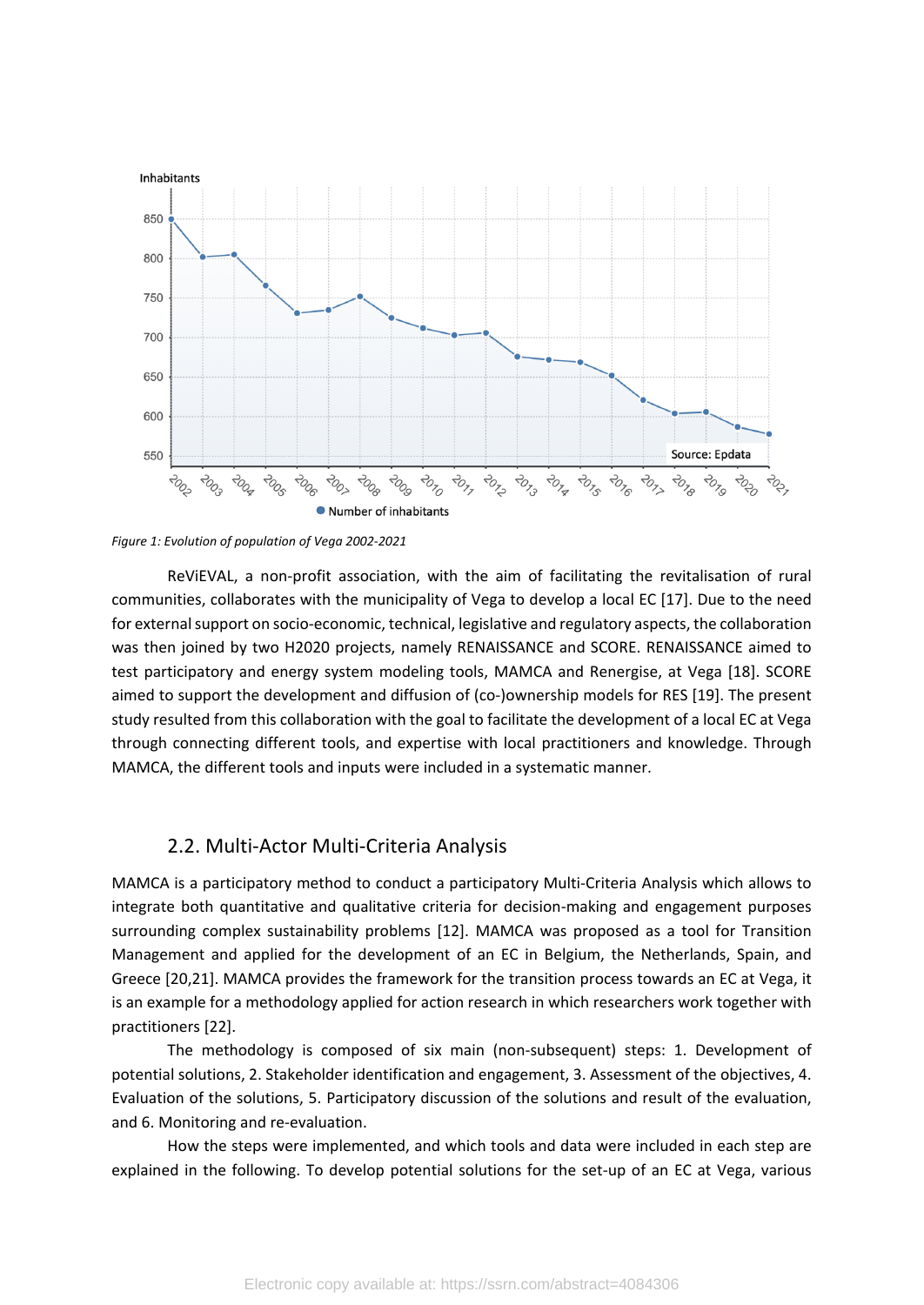aspects were considered. Important considerations included technical scenarios and possible governance models respecting the legislative and regulatory constraints under Spanish law.

### 2.2.1. Technical scenarios

Multiple scenarios for the constitution of the EC were co-created between the municipality, ReViEVAL, the research institutions and local RES project developers. A total of five different scenarios of REC are considered as shown in [Table 1](#page-4-0). These were initially assessed using a techno-economic optimization model. The model is a mixed-integer linear program that optimizes the size of the PVs plant and a battery storage system that gives the minimum final cost (investment + operation) for various compositions of users inside the community. A detailed description of the optimization model can be found in [23]. The community is introduced as a single consumer, hence exchange of surplus energy inside the community boundaries is free of charge. The capital expenditures used in the optimization for the PV plant and the battery storage system are 1,015 €/kWp and 700 €/kWh respectively. These values are based on quotes of local providers. Additionally, local electricity tariffs and taxes on energy are implemented in the model based on real electricity bills. Any remuneration for injecting surplus electricity is ignored, which makes this analysis conservative. A maximum size of 100 kWp PV to be installed in the School Building was set to comply with legislation and to follow recommendations of local project developers for the most appropriate site in Vega to develop such a system. Further, current transposition for ECs imposes a 500m geographic radius for consumption from individual generation systems [2].

The electricity demand data, input for the assessment, was reconstructed from monthly metering values and local profiles provided by the municipality of Vega in accordance with the procedure conceived by the Spanish Government [2]. Additional information from average monthly and annual consumption data, as well as demand and reference values provided by the Spanish distribution system operator (DSO) [24], were used in order to recreate realistic profiles ([Appendix A](#page-16-0) for the methodology). The profiles include the town hall building, the school, commercial and residential buildings of Vega.

| Scenario                  | Number         | Involved consumers                                                                                           | Total consumption |
|---------------------------|----------------|--------------------------------------------------------------------------------------------------------------|-------------------|
| Reference                 | 0              | Municipality (townhall)                                                                                      | 61,541 kWh/year   |
| Public buildings          | 1              | Municipality and school (townhall and school<br>building)                                                    | 107,646 kWh/year  |
| Small community           | $\overline{2}$ | Municipality and school (townhall and school<br>building), residential (10) and commercial (5)<br>consumers  | 249,886 kWh/year  |
| Medium-sized<br>community | 3              | Municipality and school (townhall and school<br>building), residential (50) and commercial (5)<br>consumers  | 303,933 kWh/year  |
| Large Community           | 4              | Municipality and school (townhall and school<br>building), residential (100) and commercial (5)<br>consumers | 443,034 kWh/year  |

<span id="page-4-0"></span>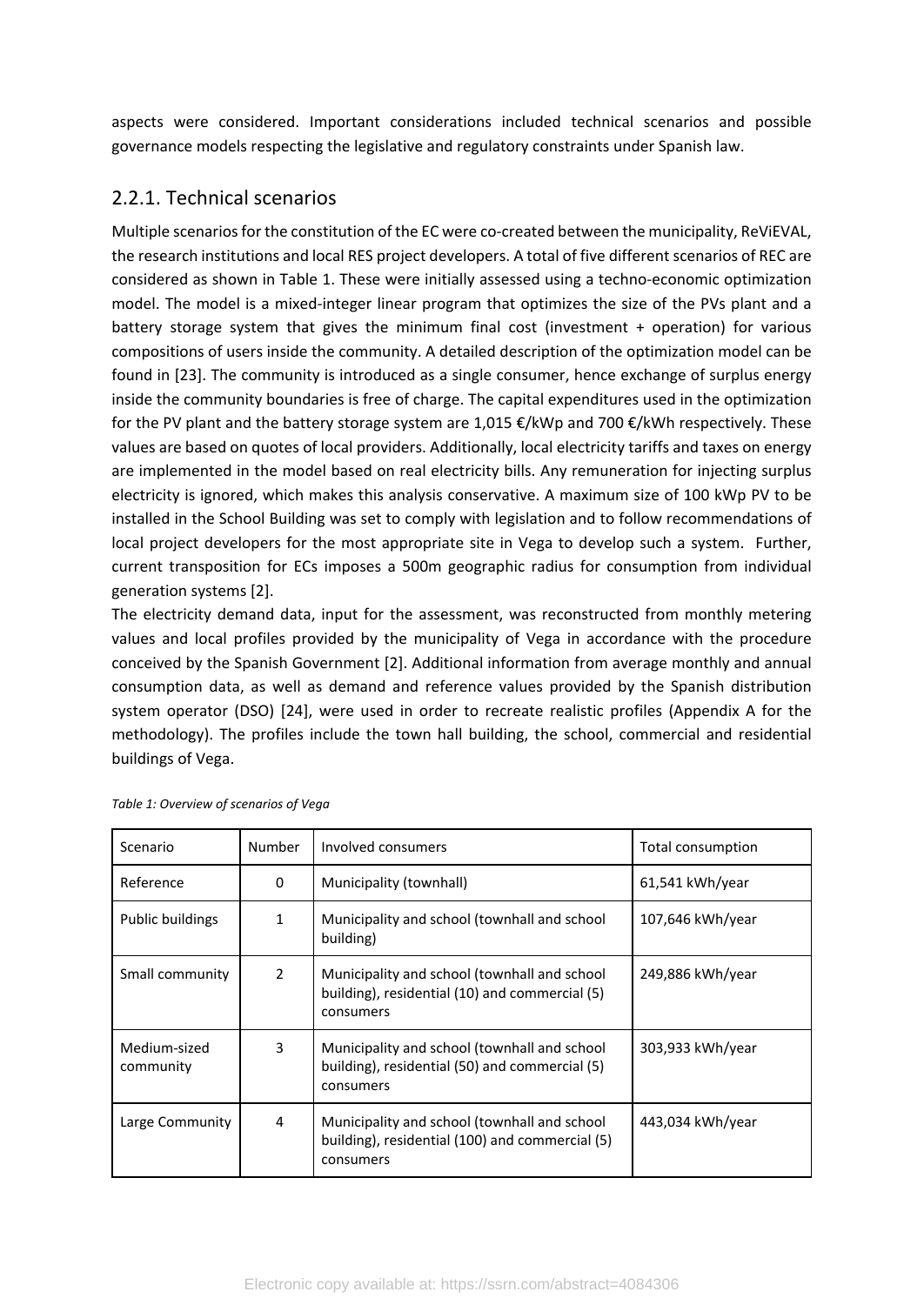#### 2.2.2. Governance models

The CEP acknowledges two forms of ECs, namely "Renewable Energy Communities" (RECs) and "Citizen Energy Communities" (CECs) [4,5]. In this regard the differences between the REDII and IEMD pertain mainly to the governance model. While CECs are open to all types of entities, members or shareholders of RECs are limited to physical persons, local authorities including municipalities and SMEs. Despite a similar definition (see Article 2 pt. 11 IEMD and Article 2 pt. 16 REDII) there are three key differences for CECs: (i) no requirement of geographic proximity for controlling shareholders, (ii) the absence of the requisite to be autonomous, i.e., independent of single members or shareholders and (iii) a restriction for enterprises among the controlling shareholders or members to small and micro size firms. Both types of ECs enjoy the right to share energy/electricity produced by the production units of the energy community within that community including over the public grid as long as it owns two metering points, anchored and defined in the IEMD. See the comparison of CEC and REC in [Table 2](#page-5-0) building on [25].

| <b>Criteria</b>                  | Renewable Energy Communities (RECs) Citizen Energy Communities (CECs)<br>Arts. 2 (16), 22 REDII                                                                                                                                      | Arts. 2 (11), 16 IEMD                                                                                                                                                                                                                                                                                                                                        |
|----------------------------------|--------------------------------------------------------------------------------------------------------------------------------------------------------------------------------------------------------------------------------------|--------------------------------------------------------------------------------------------------------------------------------------------------------------------------------------------------------------------------------------------------------------------------------------------------------------------------------------------------------------|
| Primary<br><b>Purpose</b>        | local areas where it operates, rather than financial profits";                                                                                                                                                                       | "Environmental, economic or social community benefits for its shareholders / members or for                                                                                                                                                                                                                                                                  |
| <b>Energy</b>                    | · Renewable Energy                                                                                                                                                                                                                   | · Electricity                                                                                                                                                                                                                                                                                                                                                |
| Eligibility                      | · Natural persons,<br>$\cdot$ SMEs.<br>· Local authorities, incl. municipalities;                                                                                                                                                    | Any entity;                                                                                                                                                                                                                                                                                                                                                  |
| Member-<br>ship                  |                                                                                                                                                                                                                                      | "open and voluntary participation of the members based on principles of non-discrimination"                                                                                                                                                                                                                                                                  |
| Owner-<br>ship<br>and<br>Control | Effectively<br>controlled<br>by<br>$\bullet$<br>shareholders or members that are<br>located in the proximity of the RE<br>project;<br>individual<br>(no<br>autonomous<br>ls l<br>shareholder may own more than 33%<br>of the stock). | Effectively controlled by shareholders or<br>members;<br>Limitation for firms included in shareholders<br>$\bullet$<br>controlling entity to those of small/micro size<br>(not medium);<br>Shareholders<br>large<br>engaged<br>in<br>scale<br>commercial activity and for which energy<br>constitutes the primary area of activity<br>excluded from control. |

<span id="page-5-0"></span>*Table 2: Comparison of CEC and REC*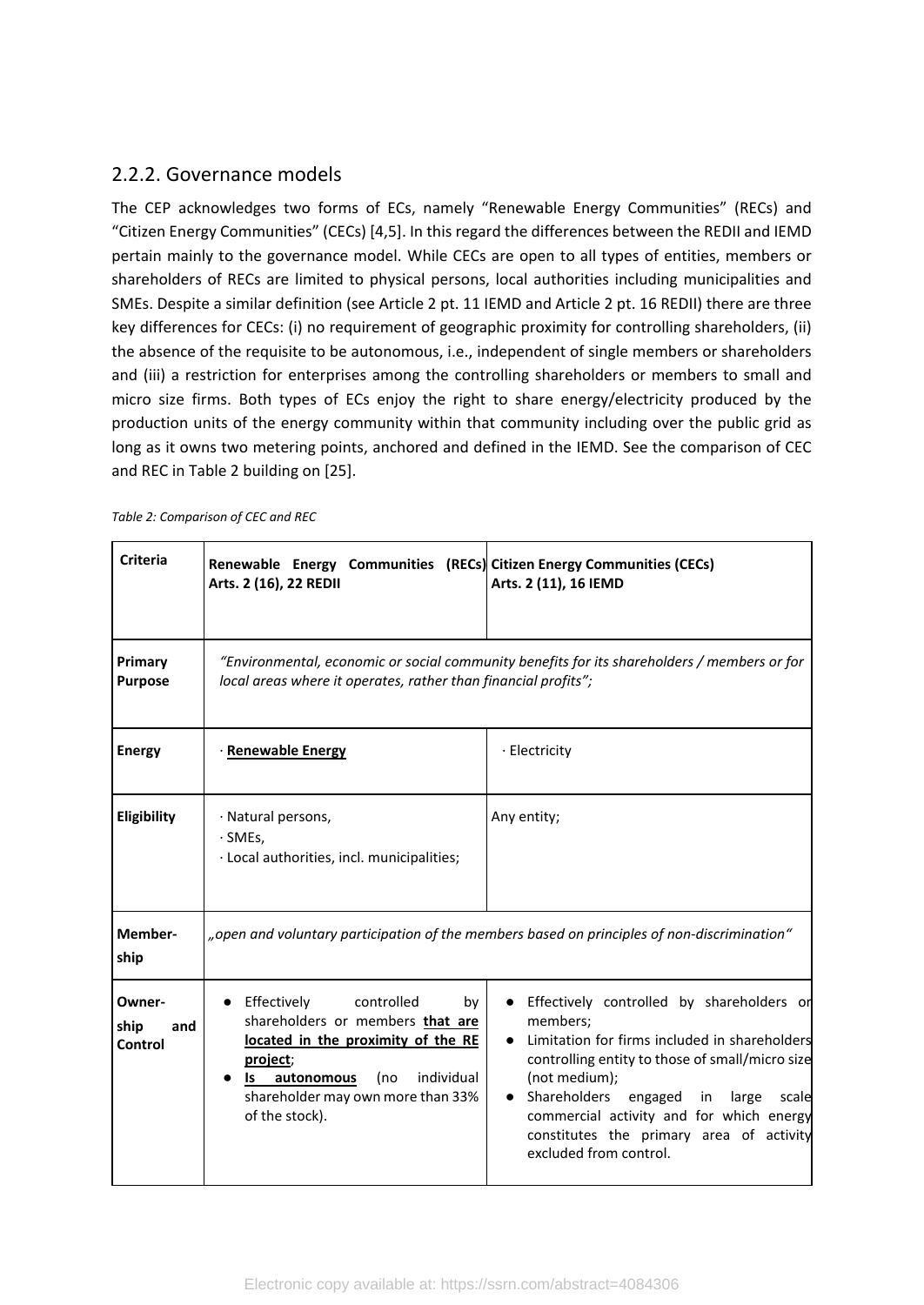| <b>Advantages</b><br>to qualify as<br><b>REC or CEC</b> | • "Enabling framework" to promote and<br>facilitate the development of RECs;<br>• "Equal footing" principle takes into<br>account size and ownership structure<br>of RECs vis-à-vis commercial projects; | Level playing field;<br>$\bullet$<br>Although elements of support to integrate<br>$\bullet$<br>RES are present no specific advantages to<br>increase CECs competitiveness vis-a-vis<br>commercial projects foreseen; |
|---------------------------------------------------------|----------------------------------------------------------------------------------------------------------------------------------------------------------------------------------------------------------|----------------------------------------------------------------------------------------------------------------------------------------------------------------------------------------------------------------------|
| <b>Energy</b><br><b>Sharing</b>                         | points.                                                                                                                                                                                                  | Right to share energy / electricity produced by the production units owned by an energy<br>community within that community including over the public grid as long as it owns two metering                            |

The legislative framework is considered our starting point for analyzing which governance models are possible under current Spanish law.

## 2.2.3. Stakeholder Identification and assessment of their criteria

For the participatory evaluation of the potential EC solutions, a survey prior to a community event was sent out and open to the public during September 2021 (see survey in [Appendix B\)](#page-17-0). The distribution of the survey was supported by the municipality of Vega. In the survey, the respondents were asked to select the most important criteria for their energy supply from a compiled list of criteria resulting from literature review, and adaptation to the local context in collaboration with ReViEVAL. Further, they were asked about perceived challenges towards the energy transition, and stakeholders they see affected by the transition (for details on the applied snowball method see [26]). A list of the selected criteria was compiled per stakeholder group (consumer, prosumer, commercial consumers, and the municipality). The criteria are the basis for the evaluation of the technical scenarios.

### 2.2.4. Participatory evaluation and adaptation of the EC options

To communicate the findings on the technical and governance models, the mentioned four stakeholder groups (total number of participants around 30, the consumer group was divided into two groups due to their higher number) and the non-profit and research institutions were invited to a twoday community event. During this event, RENAISSANCE together with ReViEVAL presented the technical models and conducted the participatory exercises with the participants. SCORE presented the findings on the suitable governance models. To start the participatory exercise, the results of the survey were presented and discussed. Then, using the MAMCA software [27], the stakeholder groups weighted their selected and confirmed criteria according to their importance (application of Analytic Hierarchy Process (AHP)). Before the evaluation exercise, the stakeholders were presented the optimization results, organizational and legal options, and the potential impacts on the weighted criteria. With this input, the stakeholders started the weighting exercise (application of the Simple Multi-attribute Rating Technique (SMART)). This resulted in a multi-actor view on the solutions with the performance evaluation results for each stakeholder group. Based on this overview, the different technical solutions and governance models were discussed.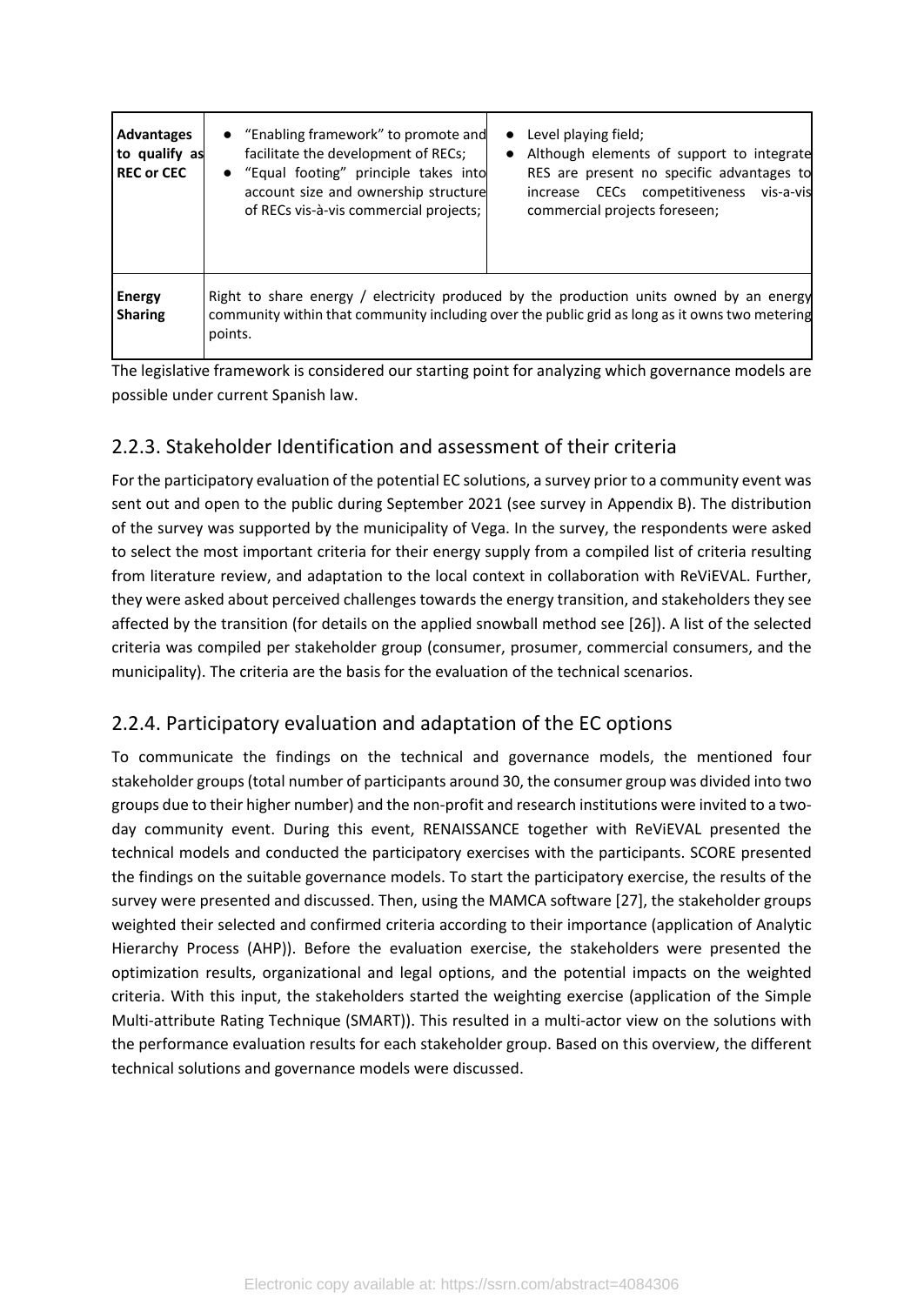# 3. Results

## 3.1. Technical scenarios

The results of the optimization model indicate that increasing self-consumption within the community is the best solution for an electricity bill reduction, which is between 30 to 40 % for all the scenarios except the reference one (scenario 0). The more heterogeneous the members of the EC, the higher the increased community self consumption resulting in higher energy bill savings. In addition to energy bill savings to the consumers, the EC members receive a 10% return of investment. The payback period for the initial investment was between 9 and 10 years for all the community scenarios except the reference one (scenario 0). Increasing the number of members that have different consumption patterns during the day improves the business case because the generation from solar PV cannot be controlled without battery energy storage (BES). Due to the very high capital cost of BES, storage was not financially viable in any of the scenarios. [Table 3](#page-7-0) summarizes the key economic analysis for the different community scenarios. Note that the assumptions were based on retail tariffs of 2020 (including a corporation tax rate of 25%), which are significantly lower than current Spanish tariffs that are expected to continue to rise. This means the potential energy bill savings could now be significantly higher and the payback time considerably shorter than what is listed below for all scenarios. Further, the electricity injected to the grid is assumed to have an economic value of zero.

|                | <b>Scenario</b>                                                                             | Average<br>unit cost<br>without<br>EC | PV<br>production | PV<br>system<br>capacity | Cost<br>of the PV<br>plant | Self-<br>consu<br>mption<br>ratio | PV<br>electricity<br>consumed<br>within the<br>EC | Injected to<br>the grid as<br>a % of total<br>energy<br>generated | Required<br>tariff by<br><b>REC</b> to<br>meet<br>10%<br>economic<br>rate of<br>return | <b>Saving</b><br>per<br>unit of<br>energy |
|----------------|---------------------------------------------------------------------------------------------|---------------------------------------|------------------|--------------------------|----------------------------|-----------------------------------|---------------------------------------------------|-------------------------------------------------------------------|----------------------------------------------------------------------------------------|-------------------------------------------|
|                |                                                                                             | €/MWh                                 | kWh/<br>year     | (kWp)                    | €                          | (%)                               | (kWh/<br>year)                                    | (%)                                                               | (€/<br>MWh)                                                                            | (€/<br>MWh)                               |
| 0              | Municipality                                                                                | 33                                    | 9,828            | 7.3                      | 7,399                      | 56                                | 5,460                                             | 44%                                                               | 154                                                                                    | (21)                                      |
| $\mathbf{1}$   | Municipality +<br>School                                                                    | 140                                   | 27,627           | 20.5                     | 20,799                     | 78                                | 21,504                                            | 22%                                                               | 110                                                                                    | 30                                        |
| $\overline{2}$ | Municipality +<br>School + $10$<br>Residential<br>buildings $+5$<br>Commercial<br>buildings | 141                                   | 82,139           | 60.9                     | 61,839                     | 83                                | 68,456                                            | 17%                                                               | 103                                                                                    | 38                                        |

<span id="page-7-0"></span>

|  |  | Table 3: Economic results for the energy community scenarios for Vega |
|--|--|-----------------------------------------------------------------------|
|--|--|-----------------------------------------------------------------------|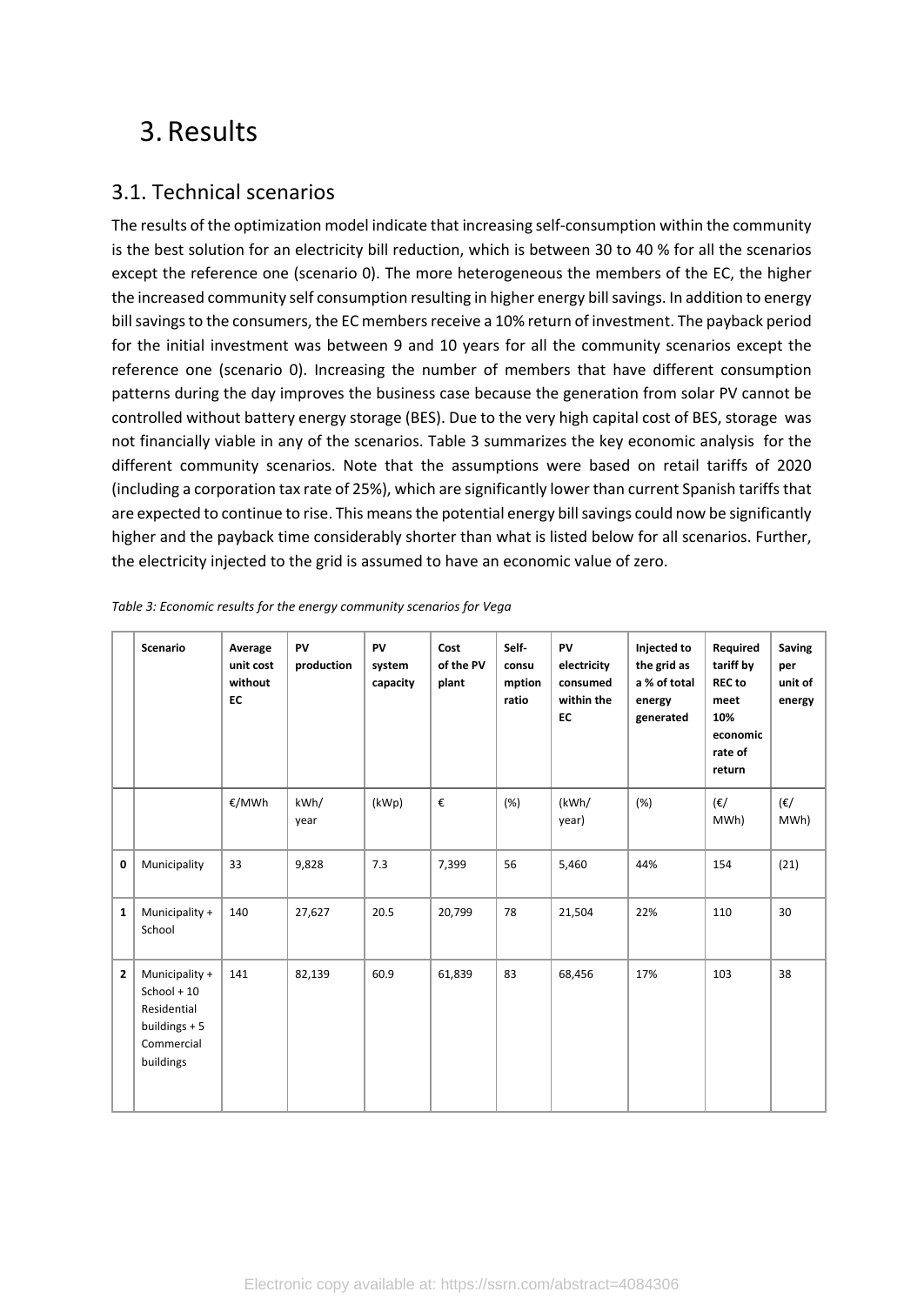| 3 | Municipality +<br>School + 50<br>Residential<br>buildings + 2<br>Commercial<br>buildings   | 142 | 102,891 | 76.3  | 77,462  | 84 | 86,107  | 16% | 103 | 39 |
|---|--------------------------------------------------------------------------------------------|-----|---------|-------|---------|----|---------|-----|-----|----|
| 4 | Municipality +<br>School + 100<br>Residential<br>buildings $+2$<br>Commercial<br>buildings | 144 | 134,820 | 100.0 | 101,500 | 91 | 122,489 | 9%  | 95  | 49 |

## 3.2. Governance Models

Within the Spanish context, we have identified five organizational models that, in principle, could fulfil the purpose of CECs and/or RECs: a partnership, a limited partnership, a limited liability company (LLC), a cooperative, and a Consumer Stock Ownership Plan (CSOP) as a trustee scheme [28].

The first two partnerships raise the issue of whether they qualify under the Spanish legal framework as ECs since European law requires a separate and distinct legal personality. Furthermore, the former would imply personal unlimited liability of individuals for the overall project. In the latter, citizens becoming limited partners would have no influence on decision-making and imply limited control rights conflicting with the desire to actively involve the local population. Therefore, independently of the question of the missing legal personality, we regard both as not suitable and will not include them in the further analysis. Under the remaining three incorporated options, the limited liability company and the cooperative are conventionally known while trusteed schemes like the CSOP are less common [28] .

The co-operative model is defined by the co-operative principle of "one member, one vote" regardless of the number of shares held [29]. They usually follow economic or social community benefits for their members contributing and have more leeway in defining operational priorities. Compensation for co-operative managers, which as a rule also need to be members of the cooperative, is usually capped, and profits from operations are allocated under agreed-upon terms. However, with respect to the heterogeneity of co-investors in ECs, when partnering with municipalities, the necessity of representation of their officials on management and supervisory bodies has been reported as an obstacle [30] as all members of cooperatives are elected by and from the members' general assembly. Furthermore, partnering with businesses or other more commercially oriented entities is difficult because these partners usually expect voting rights to be allocated proportionally to shareholding. As the local project in Vega involves both the municipality and several local small enterprises, the cooperative approach is not feasible for the reasons mentioned.

To mitigate the problems of cooperatives concerning a heterogeneous constituency, trusteed schemes like CSOPs can be employed. Unlike in cooperatives, voting rights are proportional to shareholding rendering such models also attractive for (local) commercial investors while at the same time compensating possible imbalances between the members by ensuring that consumer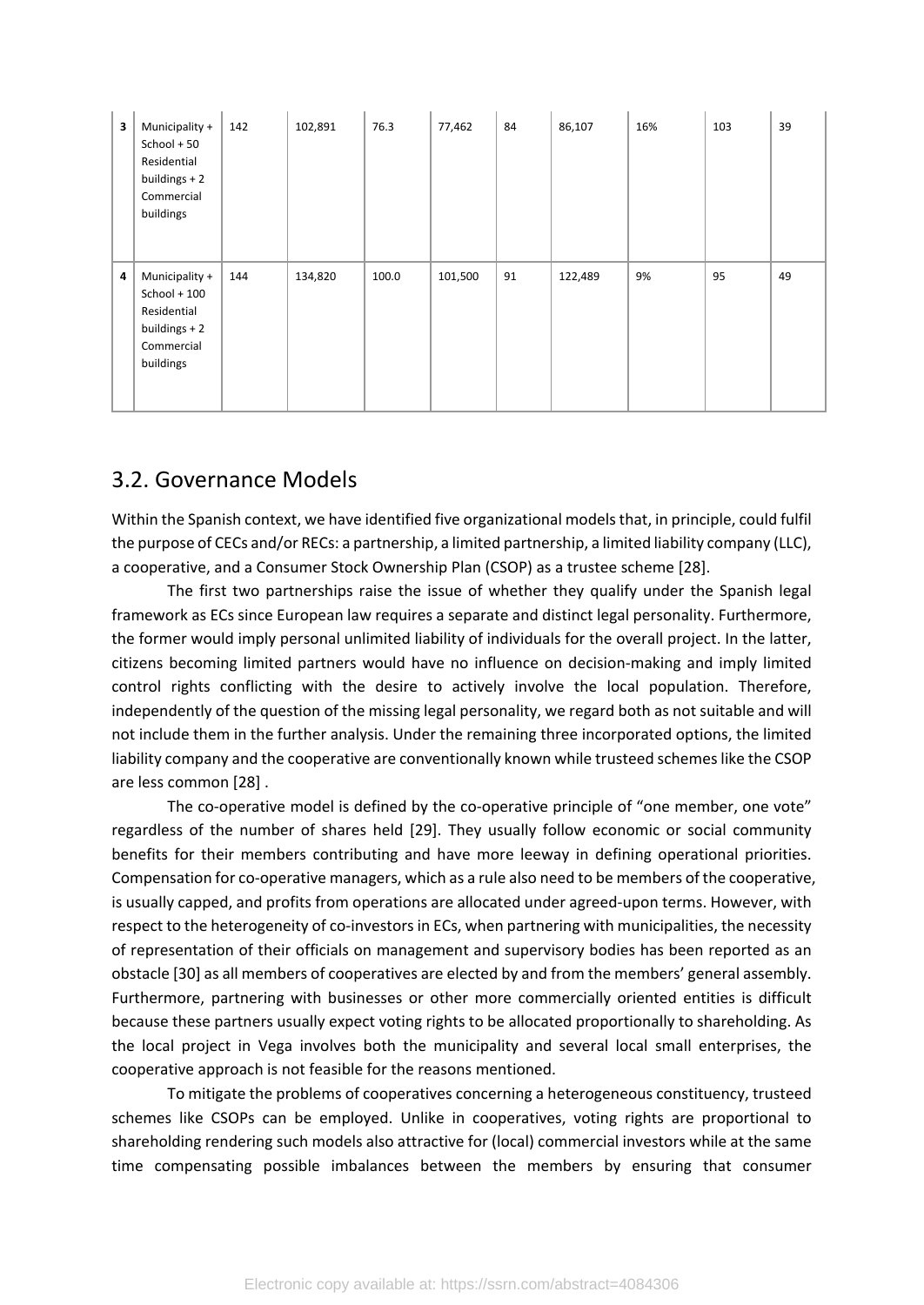shareholdings are consolidated through the trusteeship. In CSOPs, the shareholding of individual participants in the operating company is indirect and mediated via a trusteeship (physical person or an entity). Apart from making consumers' voting behaviour predictable, the representation by a trustee still ensures meaningful participation in decision-making. Which decisions are retained by the consumer shareholders, and which once are delegated to the trustee is stipulated in the fiduciary agreement drafted and agreed on during the inception phase. Normally, day-to-day decision-making is left to the trustee (jointly with the other shareholders) while strategic decisions like a capital increase or a change in the objective of operations would be subject to a consumer vote which then is represented accordingly on the board of the operating company. However, a downside of trusteed models are extra costs associated with the trusteeship. While these additional costs in medium or large projects can be offset by reduced transaction costs, CSOPs are not suited for small or micro projects.

Consequently, we are left with the option of setting up a closely held LLC which under Spanish law can be set up under the rules for *"Sociedad de responsabilidad limitada en régimen de formación sucesiva"* (SLFS = limited liability company under successive formation), a qualification of the conventional *"Sociedad de responsabilidad limitada"* (SRL = limited liability company). The legal basis for this concept is the revised text of the Law on capital companies amended by the Law on support for entrepreneurs and their internationalization of 14/2013 [31]. This concept foresees the possibility of derogative incorporation without a minimum social capital conditional on:

(a) the transfer of 20% of yearly profits to a legal reserve; (b) no distribution of dividends if net assets remain below 60% of the required minimum capital of a conventional SRL (i.e., 60% below EUR 3,000); and (c) that the yearly remuneration of partners and administrators cannot be more than 20% of yearly net assets.

Under this concept the REC governance model required by the REDII must be enshrined in the statutes from the outset with provisions that it cannot be altered without a ¾ majority of the votes to ensure compliance over time. Combined with restricted rules for sale between shareholders, or to outsiders, the 33% and 51% shareholding limits for ECs ensuring that no one member of the EC controls a disproportionate amount of decision-making power, can be guaranteed.

A comparison of the five discussed models emphasizing their main characteristics is provided by [Table 4](#page-9-0) building on [30].

|                                 | <b>Partnerships</b>                        | Limited<br>partnership                                                                                              | <b>LLC</b>                           | Cooperative<br>s                   | <b>CSOPs</b>                                       |
|---------------------------------|--------------------------------------------|---------------------------------------------------------------------------------------------------------------------|--------------------------------------|------------------------------------|----------------------------------------------------|
| <b>Voting rights</b>            | Direct, often<br>proportional to<br>shares | Only for general<br>partners (GPs),<br>direct,<br>proportional to<br>shares) / not for<br>limited partners<br>(LPs) | Direct,<br>proportional to<br>shares | Direct, one<br>member, one<br>vote | Conveyed<br>through<br>trustee /<br>representative |
| <b>Rights of</b><br>information | Given                                      | Limited for LPs                                                                                                     | Given                                | Given                              | Given / but<br>may be<br>delegated                 |

<span id="page-9-0"></span>*Table 4: Comparison of the five discussed models for the EC at Vega*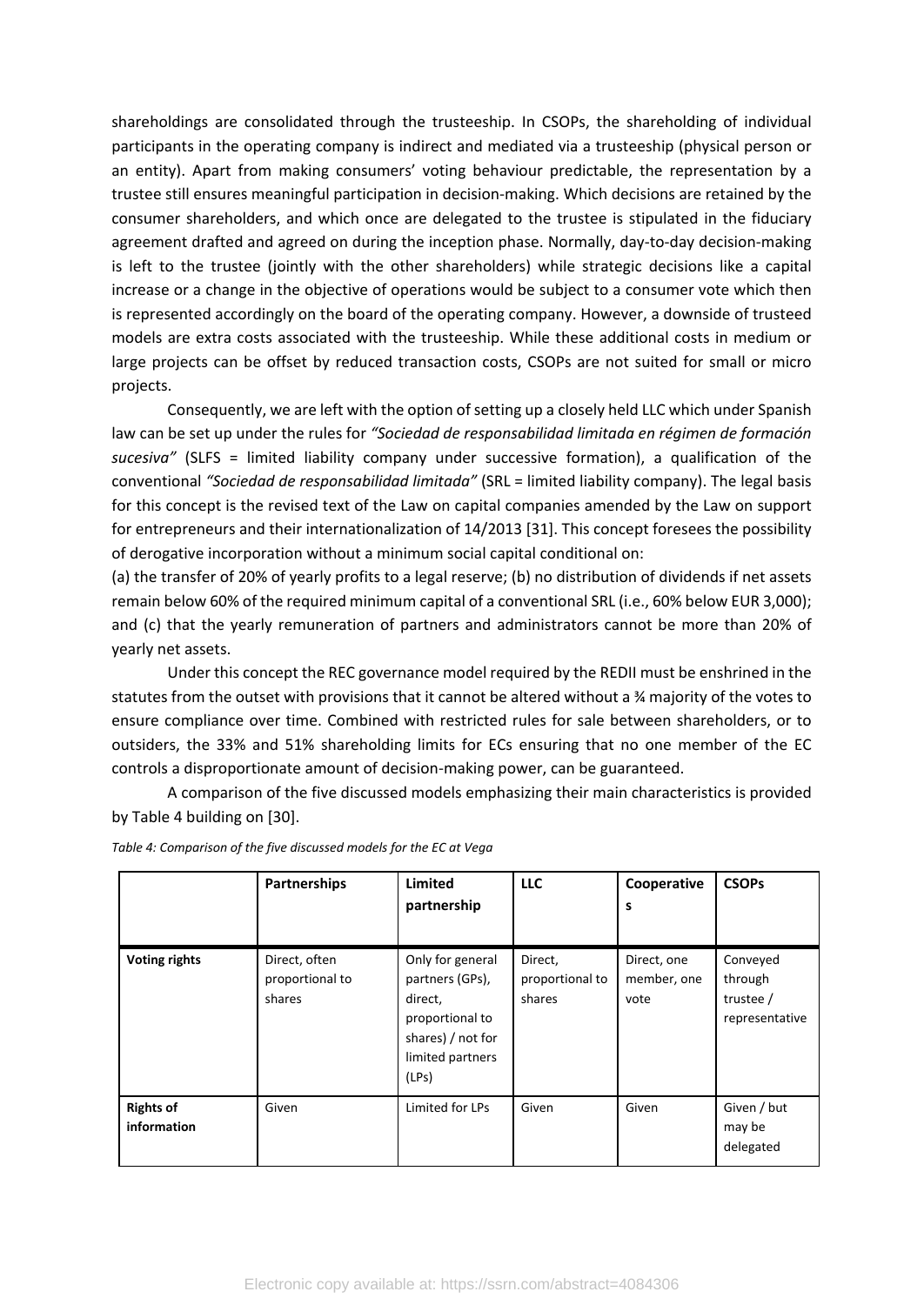| <b>Compatibility with</b><br>strategic commercial<br><b>investors</b> | Not practised                | Given                                                                | Less common                                                 | Unusual                                      | Given                                        |
|-----------------------------------------------------------------------|------------------------------|----------------------------------------------------------------------|-------------------------------------------------------------|----------------------------------------------|----------------------------------------------|
| <b>Compatibility with</b><br>municipal<br><i>investments</i>          | Not possible                 | Possible, but not<br>common                                          | Given                                                       | Limited                                      | Given                                        |
| <b>Personal liability</b>                                             | Unlimited                    | For LPs limited to<br>investment / for<br>GPs personal,<br>unlimited | Limited to<br>investment                                    | Usually<br>limited to<br>investment          | Limited to<br>investment                     |
| <b>Changes in</b><br>participants                                     | Possible, no<br>registration | Limited / costly<br>unless trustee<br>relationship                   | Limited /<br>conditional on<br>agreement of<br>shareholders | Possible, easy<br>/ according to<br>statutes | Possible, easy /<br>according to<br>statutes |
| Start-up costs                                                        | Low                          | Medium                                                               | Low                                                         | Low                                          | Medium                                       |

# 3.3. Social insights from the survey and MAMCA

The survey received 52 complete responses. Most of the respondents were female between the age of 35-55 and had mainly economic and environmental objectives concerning their energy supply. They also mentioned the problem of depopulation in rural Spain and lack of knowledge as barriers to the energy transition. The main result of the survey was lists of objectives per stakeholder group. During the workshop the selected objectives were first confirmed among the participants because not all survey respondents were also participating in the workshop, then they were weighted. The selection and weights showed that reduction of the energy bill and reduction of emissions are the most important for most of the stakeholder groups. But also, social inclusion, local job creation, and the replicability of the EC were selected to be important (see [Appendix C](#page-24-0)

[1. Criteria selection and weighting per stakeholder group](#page-24-0), [Figure C 1: Criteria selection and](#page-24-1)  [weights for the prosumer groupFigure C 1-](#page-24-1) C5).

[Figure 2](#page-11-0) shows the evaluation results from the MAMCA analysis resulting from the weighting exercise of objectives and the results from the techno-economic models. It shows that the big community performs best on the mentioned objectives of all stakeholders. As the techno-economic performance improves with an increasing number of EC members, and the workshop participants were mainly driven by economic and environmental motives, the more heterogeneous and bigger the EC, the better the performance.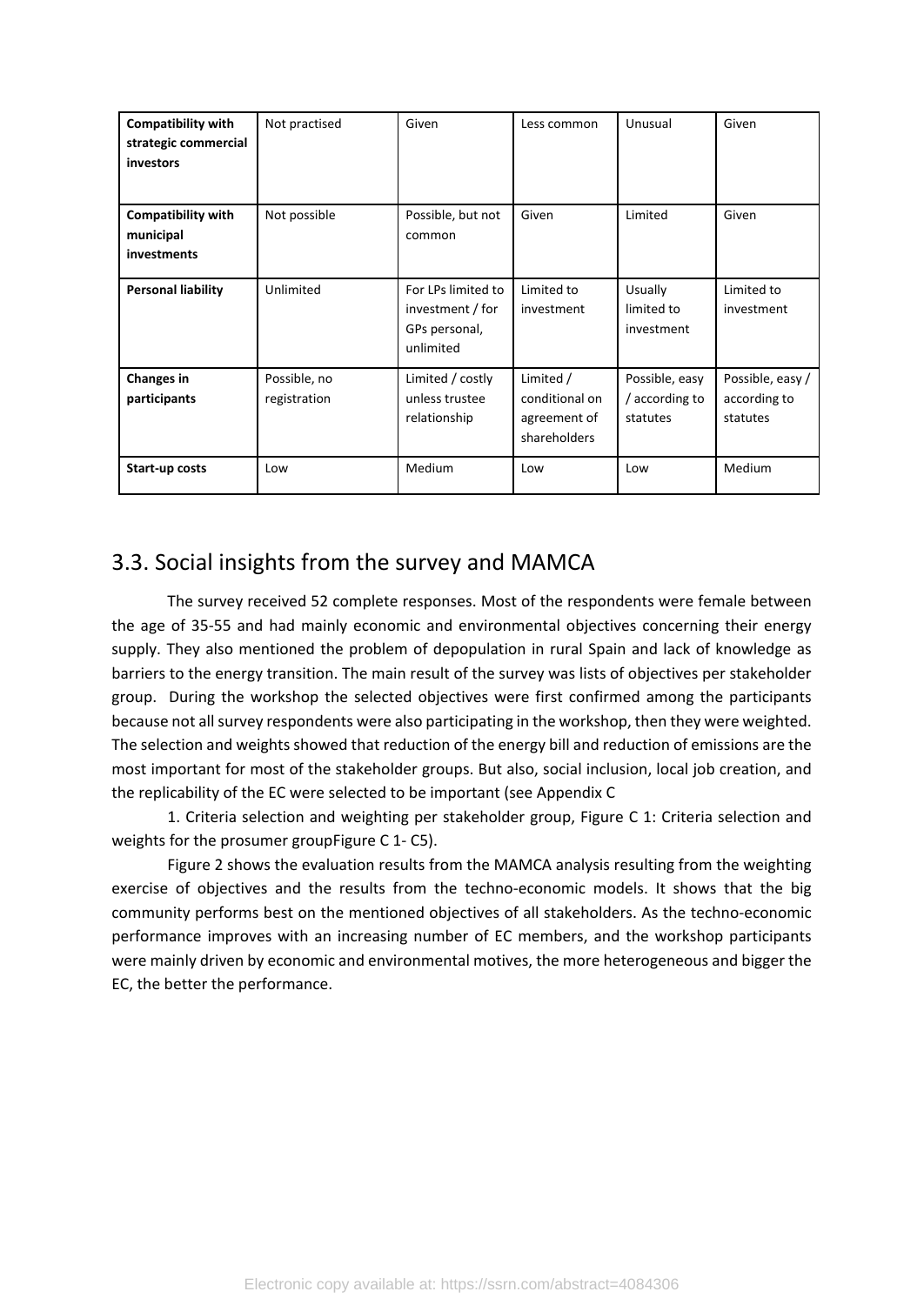

<span id="page-11-0"></span>*Figure 2: Multi-Actor view on scenarios for Vega*

Building on the findings of the technical and governance analysis, Vega could opt for a community with as many members and as heterogeneous as possible under an LLC scheme. As the community members fulfil the proximity criteria (500m of geographic radius between the generation and consumption of energy), the community can also fulfil the REC requirements if no member owns more than 33% of the shares of the EC.

While the results are a clear indication for the profitability of a REC, and a means to make citizens part of the rural energy transition, the practical implementation of the envisioned REC was accompanied by regulatory and practical challenges.

# 4. Challenges encountered and recommendations

Although there has been progress on the transposition of the REDII, the transposition to Spanish national law has included further restrictions that are not included in REDII. In the Vega case study, this has led to significant challenges during the implementation phase. The following sections summarize the encountered key challenges and provide recommendations to overcome them.

## 4.1. Legislative and regulatory challenges

Under the current legislation [2], ECs can only share the energy they generate within its community for free. They cannot receive any financial compensation for that electricity by selling the electricity to its members. As a result, energy bill savings enjoyed by the members of the EC cannot be distributed fairly across the different members. To exemplify this problem, we stipulate two EC members, A and B. A consumes 80% and B consumes 20% of the electricity from the REC's generation. If they both invested equal funds in the EC, 50% each, the collective self-consumption benefits will now be disproportionately allocated to member A at the cost of member B. As a result, member B could be negatively affected by joining an EC. Given that current legislation requires members to be able to join and leave the EC at will, this creates risk to long term success of ECs. If enough members leave an EC,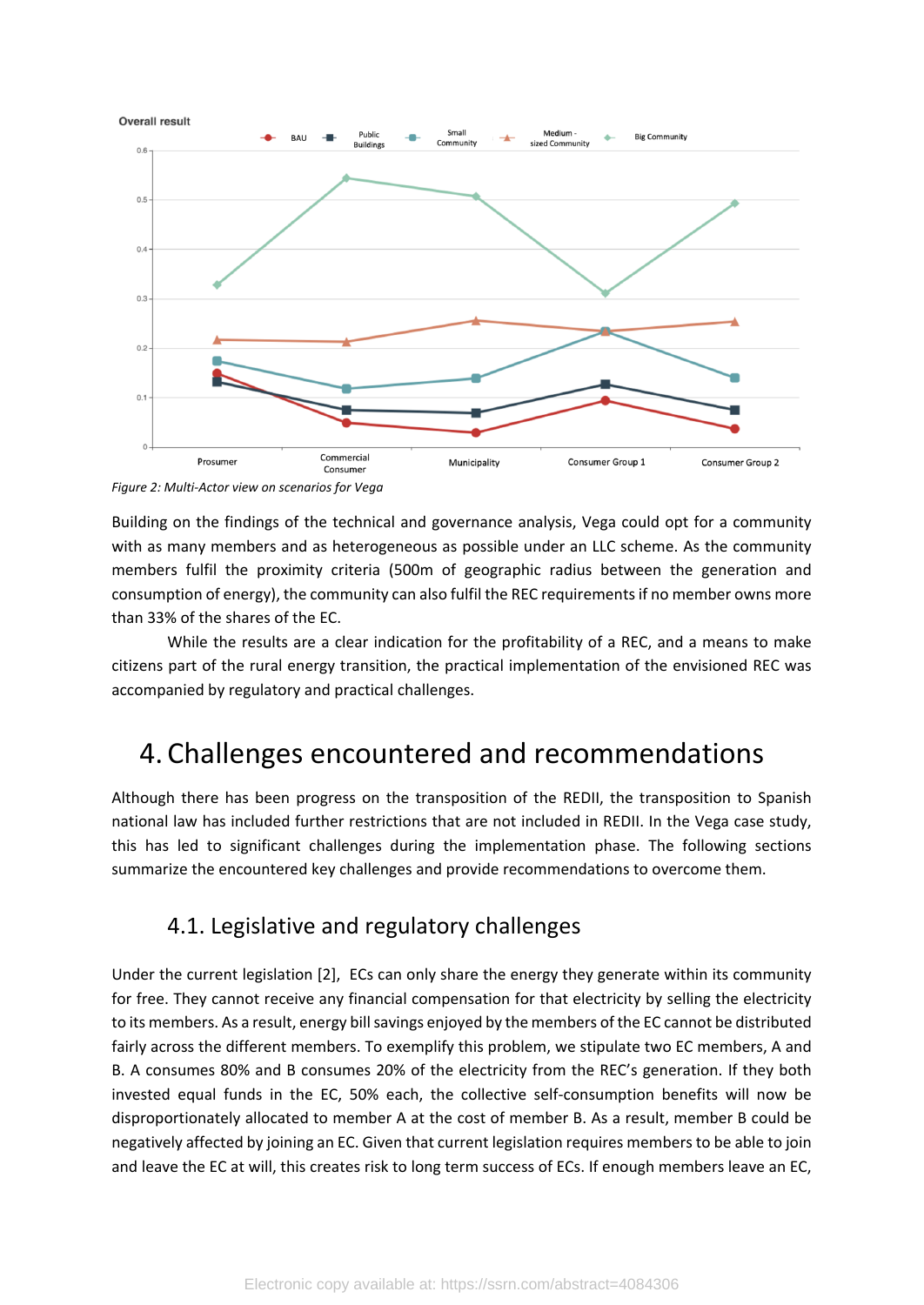its energy generating assets could end up becoming stranded assets leaving members' investment in ECs at risk. Findings from the MAMCA analysis showed that reducing energy bills was the most important objective for the potential community members in Vega.

Under RD23/2020 [32] regulatory sandboxing is allowed under certain conditions for small research and development projects. This sandboxing could be used to relax restrictions and allow the selling of the electricity which will enable equitable value sharing, an essential part of developing successful and energy just business models.

Another challenge is the missing legal frameworks and pathways to set up viable ECs in Spain. The complexity of business and governance models that could fulfil the purpose of ECs in Spain requires energy and legal professionals to navigate through regulatory and legislative barriers found in the RDs 244/2019, 23/2020 and 960/2020 [2,32,33]. The current grants made available under RD 477/2021 [34] are only subsidizing the hardware for REC projects and do not provide funding for advice on legislative and regulatory challenges or how to set up the legal entities required for RECs. To qualify for the funding, the RECs must be already formed and therefore RECs that are in the process of being set up are not eligible for any funding. This further increases burdens on citizens, municipalities, and small enterprises to set-up RECs, although they are claimed to be at the core of a just energy transition. Spanish funding and support need to be more targeted to setting up business models for RECs and advising on the legal complexity surrounding REC legislation.

### 4.2. Technical

Accurate half hourly energy consumption data is necessary to ensure commercial viability of EC projects in Spain as energy that is not consumed by the EC members receives limited economic value under Spanish legislation. Article 14 of RD244/2019 [2] specifies a net billing concept whereby the economic value of the excess hourly energy may never exceed the economic value of the hourly energy consumed from the grid in the billing period. Therefore, to maximize community selfconsumption it is paramount that the generation system is sized, and the generation profile is matched to the consumption profile of the members within the REC to minimize electricity injected to the grid.

Despite the comprehensive roll out of smart meters within the community of Vega, it was difficult to access accurate energy consumption data for even the municipality buildings or near impossible to access half hourly consumption data. The utilities that have access to the data have little incentive to respond to the consumer. The DSO who collects this data was not reachable to the consumer and for the researchers the acquisition of individual data of potential EC members would have required individual data sharing agreements with every single one of them.

It would be useful to have a point of contact making available smart meter data accessible to consumers, so that historic consumption data is readily available at granular level. This would guarantee transparency of their consumption and the EC can build generation systems optimized to generate and match their member's consumption profile avoiding excess generation.

### 4.3. Financial

Under the European Directive REDII, members of an EC are treated as final consumers who can leave an EC at a moment's notice to switch to another energy supplier.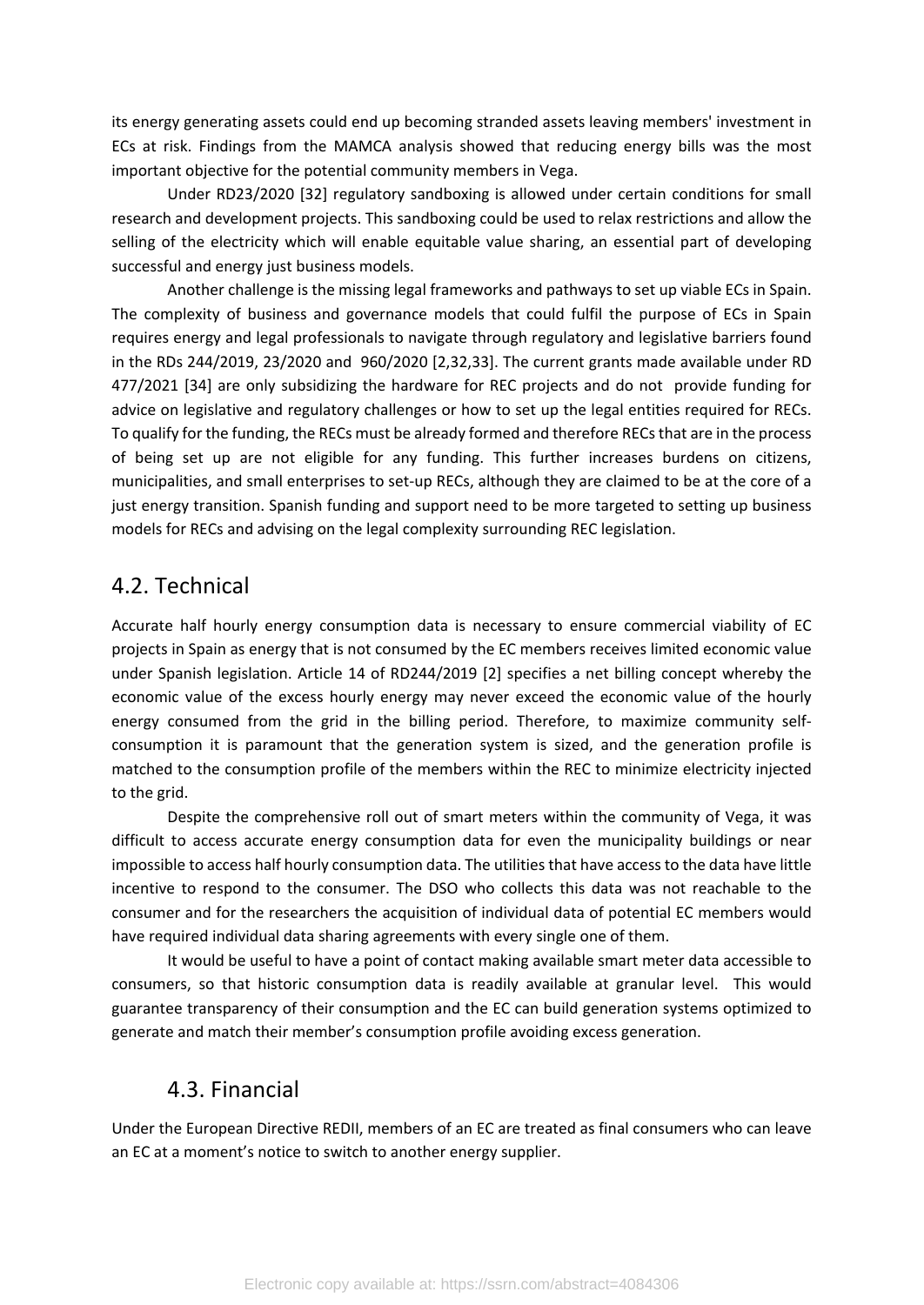While this might be fair and appropriate for commercial ventures, the REDII places many restrictions on an EC which their commercial counterparts do not need to adhere to. For example, ECs can only have local consumers and investors, they cannot be large investors, the systems have to be renewable. In addition, under the Spanish transposition, the legislation places further restrictions such as a 500m geographic limit for consumers consuming from individual systems and an individual system not being able to exceed a maximum capacity of 100 kW. Essentially the legislation is proposing that a REC must compete with the commercial sector but not on a levelled playing field.

This places an unfair risk on the RECs' local investors and consumers. If a significant number of consumers leave the REC, then the investors may be left with a stranded asset. Effectively small and local REC investors are being asked to finance long-term investments with no guaranteed revenue streams.

To create a more equal playing field it may be advisable that the Spanish legislation relaxes the 500m diameter geographic rule for selecting potential consumers to an individual system owned by the REC and the 100kW capacity limit. This will help a REC to compete with commercial competitors more fairly and could contribute to make feasible the deployment of complementary RES, such as wind and PV systems , that might not be installed under these restrictions [35]

It could help to provide RECs with further financial, technical, and legal support to minimize or hedge the risk to the remaining members investing in a REC so that these legal entities are better protected from short term fluctuations in the energy markets.

#### 5. Conclusion

The present study has combined a participatory multi-criteria analysis with energy system modelling to design and develop a socially accepted renewable energy community in Vega de Valcarce, Spain. Following both the technical and participatory results, the renewable energy community option with the most and more heterogeneous participants and generation assets performs best on the main objectives of the participating stakeholders. Considering the current legal framework, the limited liability company is the most suitable organizational form for a renewable energy community at Vega, because of the low start-up costs and taking the limited number of members into consideration. Despite the successful community event and participatory workshop on renewable energy communities, Vega is faced with legal, technical, and financial obstacles towards the practical implementation of the renewable energy community under possibly fast changing legislative conditions. To engage and inform more participants, we suggest organizing more educational and engaging community events. Concerning the legal framework, we recommend easing some restrictions for energy communities, such as the geographic limitation of 500m of self-consumption. Further, investment uncertainties, especially of municipalities, should be reduced to ensure that citizens and small-medium enterprises are really at the core of the rural energy transition.

This work provides a participatory methodology to evaluate different energy community options considering local conditions and objectives. In the context of rural Spain, this may be of special interest to communities that want to transition to a low-carbon energy system and re-attract local capital and population.

More generally, this study has shed a light on the understudied aspects of the actual settingup and implementation of energy communities, such as the needed regulatory considerations, community learning mechanisms, and the possibility of viable technical scenarios.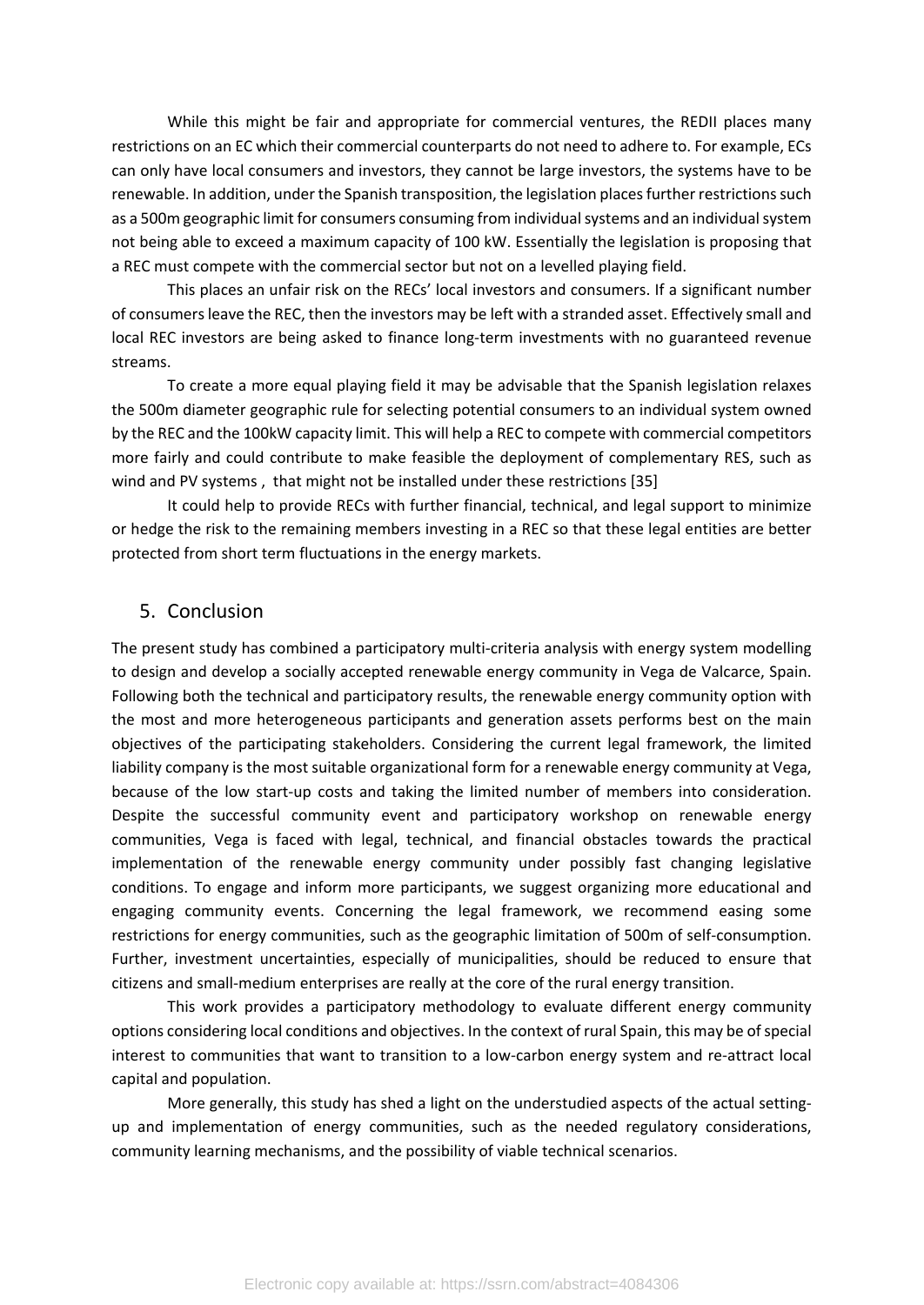# 6. References

- [1] R.M. Watch 2021, Europe Net Metering and Self-Consumption Solar PV Market Outlook 2021 ÷ 2030, Renew. Mark. WatchTM. (2021). https://renewablemarketwatch.com/countryreports/europe/wide/europe-net-metering-and-self-consumption-solar-pv-market-outlook-2021-2030-single-user-detail (accessed November 8, 2021).
- [2] Ministerio para la Transición Ecológica, Real Decreto 244/2019, de 5 de abril, por el que se regulan las condiciones administrativas, técnicas y económicas del autoconsumo de energía eléctrica, 2019. https://www.boe.es/eli/es/rd/2019/04/05/244 (accessed November 8, 2021).
- [3] C. Gallego-Castillo, M. Heleno, M. Victoria, Self-consumption for energy communities in Spain: A regional analysis under the new legal framework, Energy Policy. 150 (2021) 112144. https://doi.org/10.1016/j.enpol.2021.112144.
- [4] European Commission, Communication from the Commission to the European Parliament , the European Council, the Council, the European Economic and social committee of the regions and the European Bank: A Clean Planet for all A European strategic long-term vision for a prosperous, modern, competitive and climate neutral economy, (2019).

https://ec.europa.eu/info/sites/info/files/european-green-deal-communication\_en.pdf.

[5] European Commission, Directive (EU) 2018/2001 of the European Parliament and of the Council of 11 December 2018 on the promotion of the use of energy from renewable sources, Off. J. Eur. Union. 61 (2018).

https://eur-lex.europa.eu/legal-content/EN/TXT/PDF/?uri=OJ:L:2018:328:FULL&from=EN (accessed July 6, 2020).

- [6] V. Pinilla, L.A. Sáez, Rural depopulation in Spain: Genesis of a problem and innovative policies, Proc. Áreas Escasamente Pobladas Sur Eur. (2016) 23.
- [7] L.T. Clausen, D. Rudolph, Renewable energy for sustainable rural development: Synergies and mismatches, Energy Policy. 138 (2020) 111289. https://doi.org/10.1016/j.enpol.2020.111289.
- [8] J. Blasch, N.M. van der Grijp, D. Petrovics, J. Palm, N. Bocken, S.J. Darby, J. Barnes, P. Hansen, T. Kamin, U. Golob, M. Andor, S. Sommer, A. Nicita, M. Musolino, M. Mlinarič, New clean energy communities in polycentric settings: Four avenues for future research, Energy Res. Soc. Sci. 82 (2021) 102276. https://doi.org/10.1016/j.erss.2021.102276.
- [9] M.L. Lode, T. Coosemans, L. Ramirez Camargo, Is social cohesion decisive for Energy Cooperatives existence? A quantitative analysis, Environ. Innov. Soc. Transit. (2022).
- [10] M.L. Lode, G. te Boveldt, T. Coosemans, L. Ramirez Camargo, A transition perspective on Energy Communities: A systematic literature review and research agenda, Renew. Sustain. Energy Rev. (2022).
- [11] I. Heras-Saizarbitoria, L. Sáez, E. Allur, J. Morandeira, The emergence of renewable energy cooperatives in Spain: A review, Renew. Sustain. Energy Rev. 94 (2018) 1036–1043. https://doi.org/10.1016/j.rser.2018.06.049.
- [12] C. Macharis, L. Turcksin, K. Lebeau, Multi actor multi criteria analysis (MAMCA) as a tool to support sustainable decisions: State of use, Decis. Support Syst. 54 (2012) 610–620. https://doi.org/10.1016/j.dss.2012.08.008.
- [13] INEbase, Alteraciones de los municipios, INE. (2022). https://www.ine.es/intercensal/intercensal.do?search=1&cmbTipoBusq=0&textoMunicipio=Ve ga%20de%20Valcarce (accessed November 10, 2021).
- [14] A.A.L. Soriano, A.C. Aliaga, M.I. Vidal-Sánchez, Depopulation in Spain and violation of occupational rights, J. Occup. Sci. 28 (2021) 71–80. https://doi.org/10.1080/14427591.2021.1896331.
- [15] M. Alloza, V. González-Díez, E. Moral-Benito, P. Tello-Casas, Access to services in rural Spain, Documentos Ocasionales (2021) 43.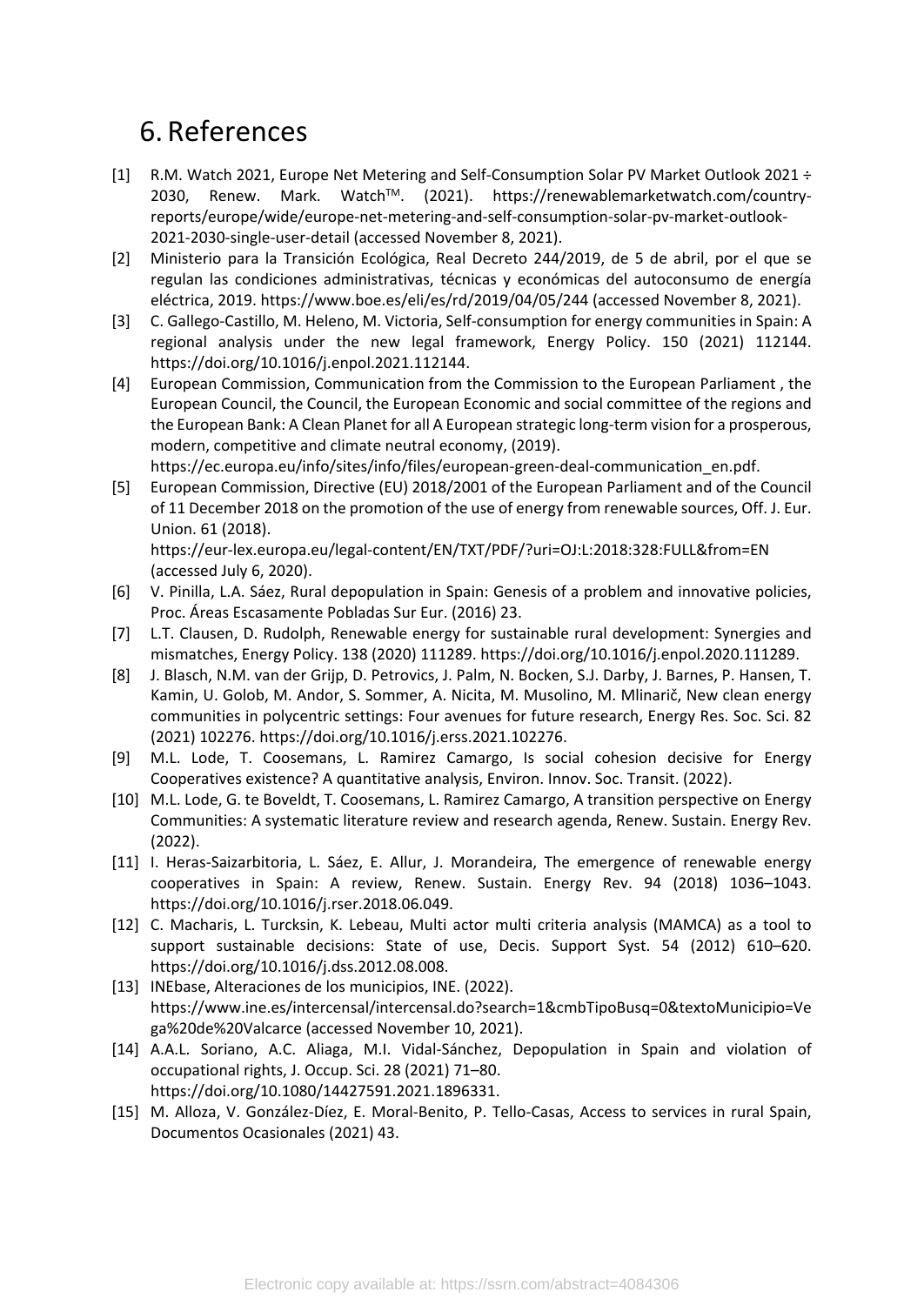- [16] Epdata, Vega de Valcarce Población: inmigrantes, emigrantes y otros datos sobre los habitantes de cada municipio, Epdata. (2022). https://epinternet.carto.com/viz/534f9788-7611-4763 a37d-49a73eb92af8/embed\_map (accessed February 28, 2022).
- [17] ReViEVAL, ReViEVAL : Sustainable revitalisation of rural communities, ReViEVAL Sustain. Revitalisation Rural Communities. (2021). https://revieval.org/ (accessed November 12, 2021).
- [18] RENAISSANCE H2020 Renewable integration and sustainability in energy communities, Renaiss. H2020. (2019). https://www.renaissance-h2020.eu/ (accessed July 13, 2020).
- [19] SCORE H2020 Supporting Consumer Ownership in Renewable Energies, SCORE H2020. (2022). https://www.score-h2020.eu/ (accessed February 1, 2022).
- [20] M.L. Lode, G. te Boveldt, C. Macharis, T. Coosemans, Application of Multi-Actor Multi-Criteria Analysis for Transition Management in Energy Communities, Sustainability. 13 (2021). https://doi.org/10.3390/su13041783.
- [21] M.L. Lode, S. Heuninckx, G. te Boveldt, C. Macharis, T. Coosemans, Successful co-development of energy communities: a comparative study of seven pilots across the European Union, Energy Res. Soc. Sci. (2022).
- [22] W.C. Clark, N.M. Dickson, Sustainability science: The emerging research program, Proc. Natl. Acad. Sci. 100 (2003) 8059. https://doi.org/10.1073/pnas.1231333100.
- [23] A. Felice, L. Rakocevic, L. Peters, M. Messagie, T. Coosemans, L.R. Camargo, Renewable energy communities: do they have a business case in Flanders?, ArXiv220205151 Phys. (2022). http://arxiv.org/abs/2202.05151 (accessed February 28, 2022).
- [24] Red Electrica de España, REData todate | Red Eléctrica de España, (2022). https://www.ree.es/en/datos/todate (accessed February 1, 2022).
- [25] D. Frieden, A. Tuerk, J. Roberts, S. D'Herbemont, A. F. Gubina, B. Komel, Overview of emerging regulatory frameworks on collective self-consumption and energy communities in Europe, in: 2019 16th Int. Conf. Eur. Energy Mark. EEM, 2019: pp. 1–6. https://doi.org/10.1109/EEM.2019.8916222.
- [26] C. C. Costa, P. R. da Cunha, Who are the Players? Finding and Characterizing Stakeholders in Social Networks, in: 2010 43rd Hawaii Int. Conf. Syst. Sci., 2010: pp. 1-10. https://doi.org/10.1109/HICSS.2010.443.
- [27] H. Huang, P. Lebeau, C. Macharis, The Multi-Actor Multi-Criteria Analysis (MAMCA): New Software and New Visualizations, in: J.M. Moreno-Jiménez, I. Linden, F. Dargam, U. Jayawickrama (Eds.), Decis. Support Syst. X Cogn. Decis. Support Syst. Technol., Springer International Publishing, Cham, 2020: pp. 43–56. https://doi.org/10.1007/978-3-030-46224-6\_4.
- [28] J. Lowitzsch, Consumer Stock Ownership Plans (CSOPs)—The Prototype Business Model for Renewable Energy Communities, Energies. 13 (2019) 118. https://doi.org/10.3390/en13010118.
- [29] International Labour Office, Promotion of cooperatives, International Labour Office, Geneva, 2001. https://www.ilo.org/public/english/standards/relm/ilc/ilc89/rep-v-1.htm (accessed August 24, 2021).
- [30] F. Hanke, J. Lowitzsch, Empowering Vulnerable Consumers to Join Renewable Energy Communities—Towards an Inclusive Design of the Clean Energy Package, Energies. 13 (2020) 1615. https://doi.org/10.3390/en13071615.
- [31] Jefatura del Estado, Ley 14/2013, de 27 de septiembre, de apoyo a los emprendedores y su internacionalización, 2013. https://www.boe.es/eli/es/l/2013/09/27/14 (accessed April 4, 2022).
- [32] Jefatura del Estado, Real Decreto-ley 23/2020, de 23 de junio, por el que se aprueban medidas en materia de energía y en otros ámbitos para la reactivación económica, 2020. https://www.boe.es/eli/es/rdl/2020/06/23/23 (accessed February 1, 2022).
- [33] Ministerio para la Transición Ecológica y el Reto Demográfico, Real Decreto 960/2020, de 3 de noviembre, por el que se regula el régimen económico de energías renovables para instalaciones de producción de energía eléctrica, 2020. https://www.boe.es/eli/es/rd/2020/11/03/960 (accessed February 1, 2022).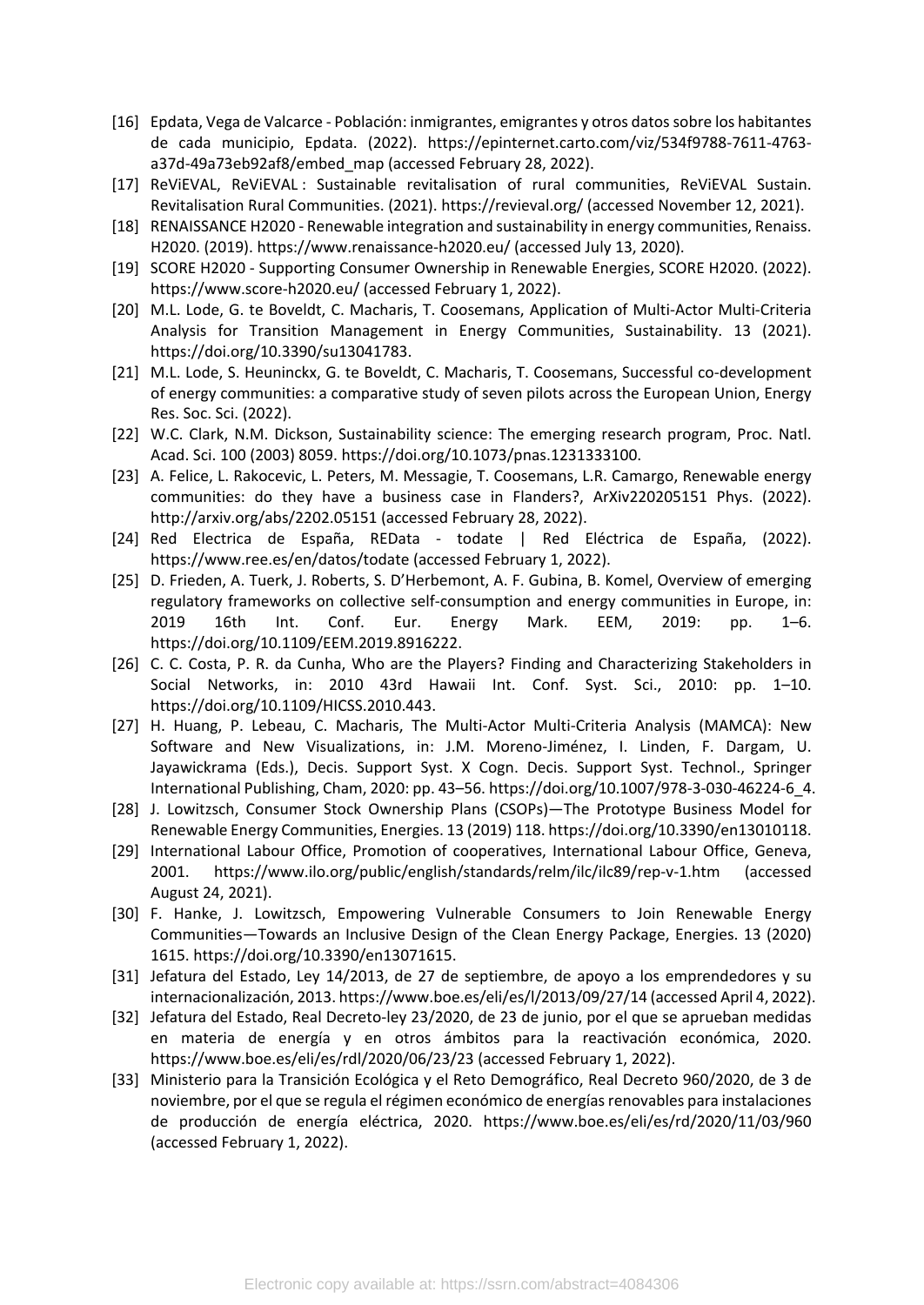- [34] Ministerio para la Transición Ecológica y el Reto Demográfico, Real Decreto 477/2021, de 29 de junio, por el que se aprueba la concesión directa a las comunidades autónomas, 2021. https://www.boe.es/eli/es/rd/2021/06/29/477 (accessed February 1, 2022).
- [35] C.E. Hoicka, J. Lowitzsch, M.C. Brisbois, A. Kumar, L. Ramirez Camargo, Implementing a just renewable energy transition: Policy advice for transposing the new European rules for renewable energy communities, Energy Policy. 156 (2021) 112435. https://doi.org/10.1016/j.enpol.2021.112435.
- [36] Ministerio para la Transición Ecológica y el Reto Demográfico, BOE-A-2020-17282, 2020. https://www.boe.es/diario\_boe/txt.php?id=BOE-A-2020-17282 (accessed April 4, 2022).
- [37] European Environmental Agency, Primary and final energy consumption in Europe, (2022). https://www.eea.europa.eu/ims/primary-and-final-energy-consumption-1 (accessed January 31, 2022).

# Appendices

# <span id="page-16-0"></span>Appendix A

1. Data processing methodology

To recreate the energy scenarios for Vega de Valcarce's Energy Community different types of data input belonging to different types of profiles have been collected: municipality (composed by townhall and school), local commerces and households.

## 1.1. Municipality final profiles methodology

Two different procedures were applied due to the availability of two different types of samples from the data measured in the electricity meters, which were provided in either monthly or hourly values.

In total, the data from 13 different electricity meters was collected, assumptions based on the size of the profiles, addresses and identifications determined that 10 of them with data starting from December 2018 belong to the town hall, and the other 3 with data starting from November 2017 belong to the school. Regarding the type of samples, 2 of the town hall electricity meters were discarded due to an empty profile, then 4 out of 13 - including the school electricity meters, were provided in monthly values meanwhile the rest were provided in hourly values.

Final profiles out of hourly electricity measurements

For the cases where hourly measurements of the load profile were available, the profiles were reformatted into the required template for the techno-economic model. As previously mentioned, this methodology applied to 7 out of 13 electricity meters.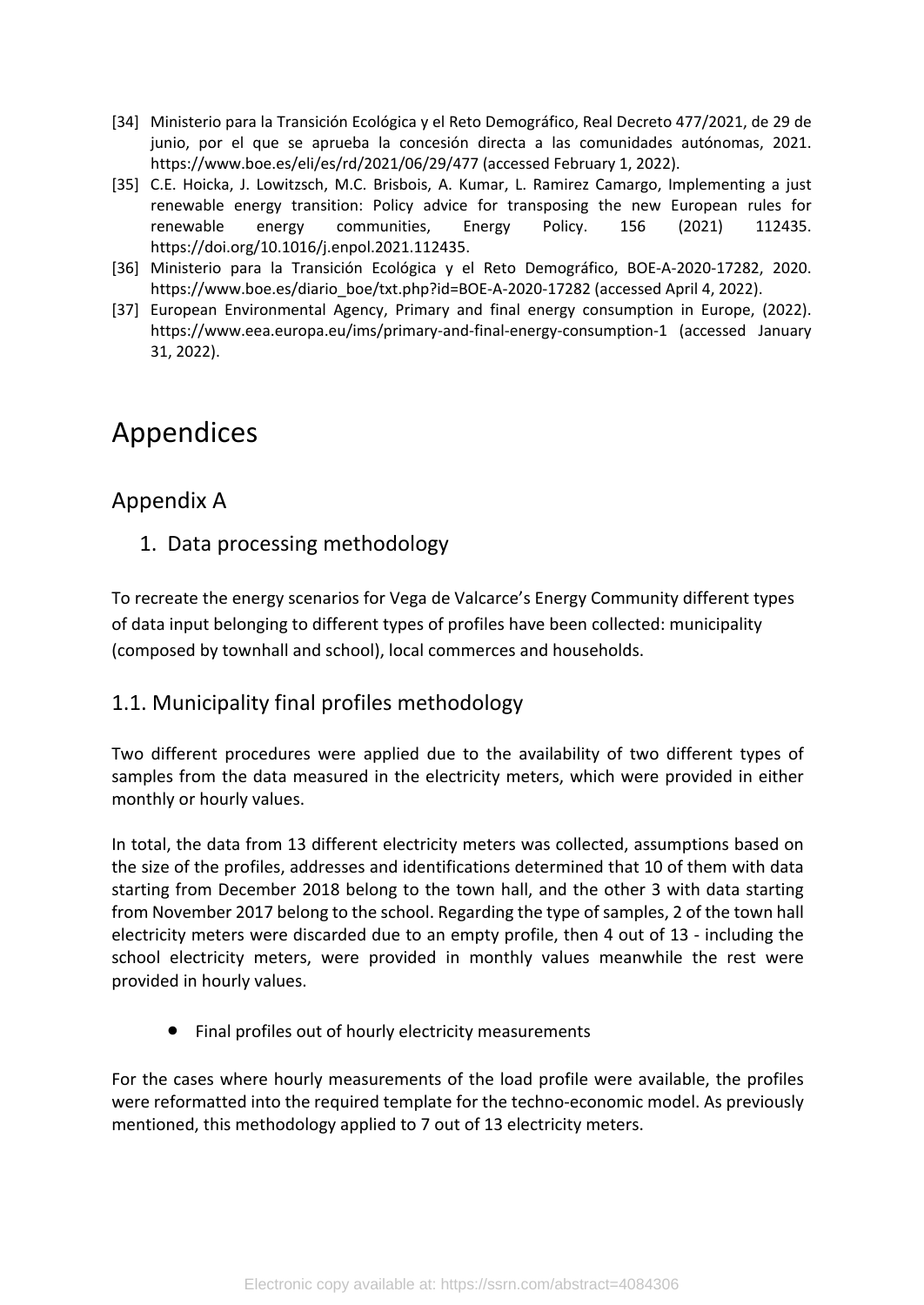Final profiles out of monthly electricity measurements

However, for the cases where only monthly measurements were available, a different procedure was followed. The data of these electricity meters have been processed according to the indications of the Spanish Government given by the Boletin Oficial del Estado 2020- 17282 dated on the 18th December 2020 [36]. The final profiles were recreated and scaled up based on these measurements. After following through the procedure described in the cited document, the initial profiles were obtained. The final profiles were recreated based on a given standard initial profile that depends on the tariff/power contracted, for this case: P2.0TD, the Electric System Demand and Reference values provided by the Spanish DSO - Red Electrica de España, and the monthly measurements.

As per the Electric System Demand and System reference, values are calculated on a yearly basis. Yearly data from 2020 was chosen to calculate the profiles that would apply to a wider yearly range later. Therefore, based on a registered 5% decrease of the electric consumption for the year 2020 due to the Covid-19 pandemic, a factor of 1.05 was applied to the profile [37].

## 1.2. Local household and commerce profiles methodology

To recreate realistic scenarios of power consumption, standard local profiles for residential and commercial use in the area of Vega de Valcarce were recreated. The average consumption at the different consumption ranges (R1-R2-R3) and average contracted power of 20 households and 20 commerces in the area were collected as shown in [Table A 1](#page-17-1).

| <b>Client Profile</b> | <b>Consumption R1</b><br>(kWh) | <b>Consumption R2</b><br>(kWh) | <b>Consumption R3</b><br>(kWh) | <b>Power Contracted P1</b><br>(kW) |
|-----------------------|--------------------------------|--------------------------------|--------------------------------|------------------------------------|
| Household             | 65                             | 59                             | 107                            | כ, כ                               |
| Commerce              | 473                            | 403                            | 707                            | 6,3                                |

<span id="page-17-1"></span>*Table A 1: Average consumption and contracted power*

Then, data was scaled up based on the typical monthly consumption data of the province where Vega de Valcarce is located. This profile was created by merging the profiles from Galicia and Castilla  $y$  Leon – as Vega de Valcarce is at the border between both Spanish provinces. Data from 2019 was used for this calculation, trying to avoid any distortion coming from the effects of Covid-19 pandemic [24]. Following the previously described methodology, hourly data for a year-long time series were fitted into a final profile.

## <span id="page-17-0"></span>Appendix B

### 1. Survey

Q1 **Welcome to this short survey about Renewable Energy Communities!**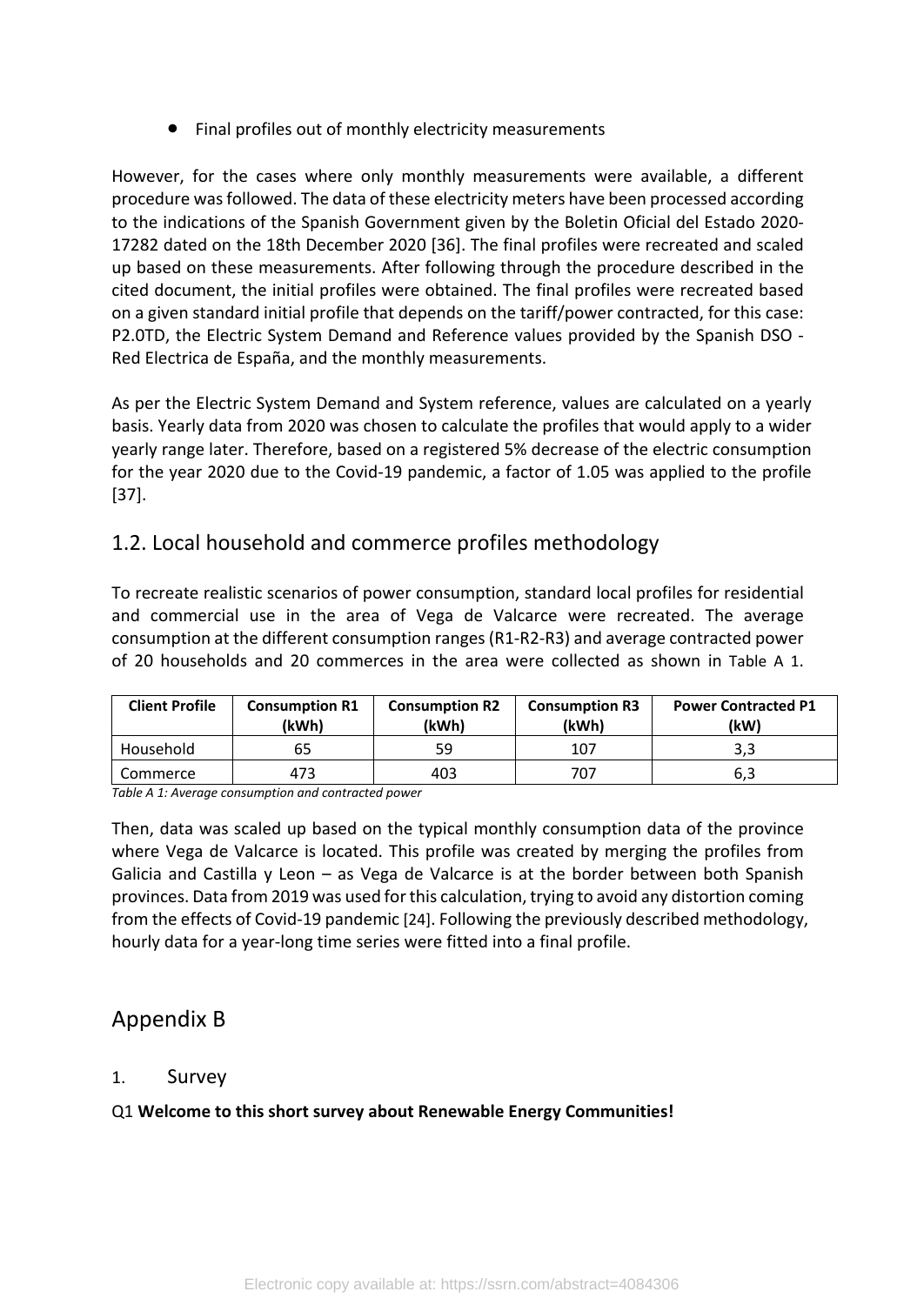Vega de Valcarce has partnered with the University of Brussels and its research grou[p MOBI](https://mobi.research.vub.be) in a project title[d RENAISSANCE](https://www.renaissance-h2020.eu/) to support the development of a Renewable Energy Community in Vega de Valcarce.

Its primary objective is to provide environmental, economic and social benefits to its community rather than financial profit. We would like to make it very clear that this project has nothing to do with the plan to build a wind farm in the vicinity of Vega de Valcarce. Our proposal would involve the generation of renewable energy by the community and for the community in a truly cooperative manner.

As a first step, we would like to get inputs from community members on what you would see as the most relevant objectives concerning the energy you consume. We, therefore, invite you to support us in filling out this survey. The survey will take about 5 minutes to complete. The results from the survey will be shared at the forthcoming workshop being organised in Vega on Thursday 30th September and Friday 1st October, where we hope to see you.

Thank you in advance for your support!

Q2 In addition to your opinion, we will collect some personal information such as age, education, employment condition linked to your email address, to be able to contact you for follow up, if needed. We securely store this data until the end of the research period. We respect your trust and privacy, therefore we will never share this data with any third parties. Your personal data will be processed in accordance with the principles of the General Data Protection Regulation (GDPR), in force since the 25th of May 2018. If you have further questions on how your data is processed you can always contact the Data Protection Officer by emailing dpo@vub.be

Have you read the text and agree to take part in the survey?

- o I have read it and agree (1)
- o I disagree (2)

*Skip To: End of Survey If In addition to your opinion, we will collect some personal information such as age, education, em... = I disagree*

Q3 Please indicate from which perspective you fill out the survey (which role do you have in the energy system:

- a consumer (residential household)
- a consumer (small medium enterprise)
- a consumer that both consumes and generates energy
- cooperative representative
- cooperative member
- energy retailer
- the distribution system operator
- the municipality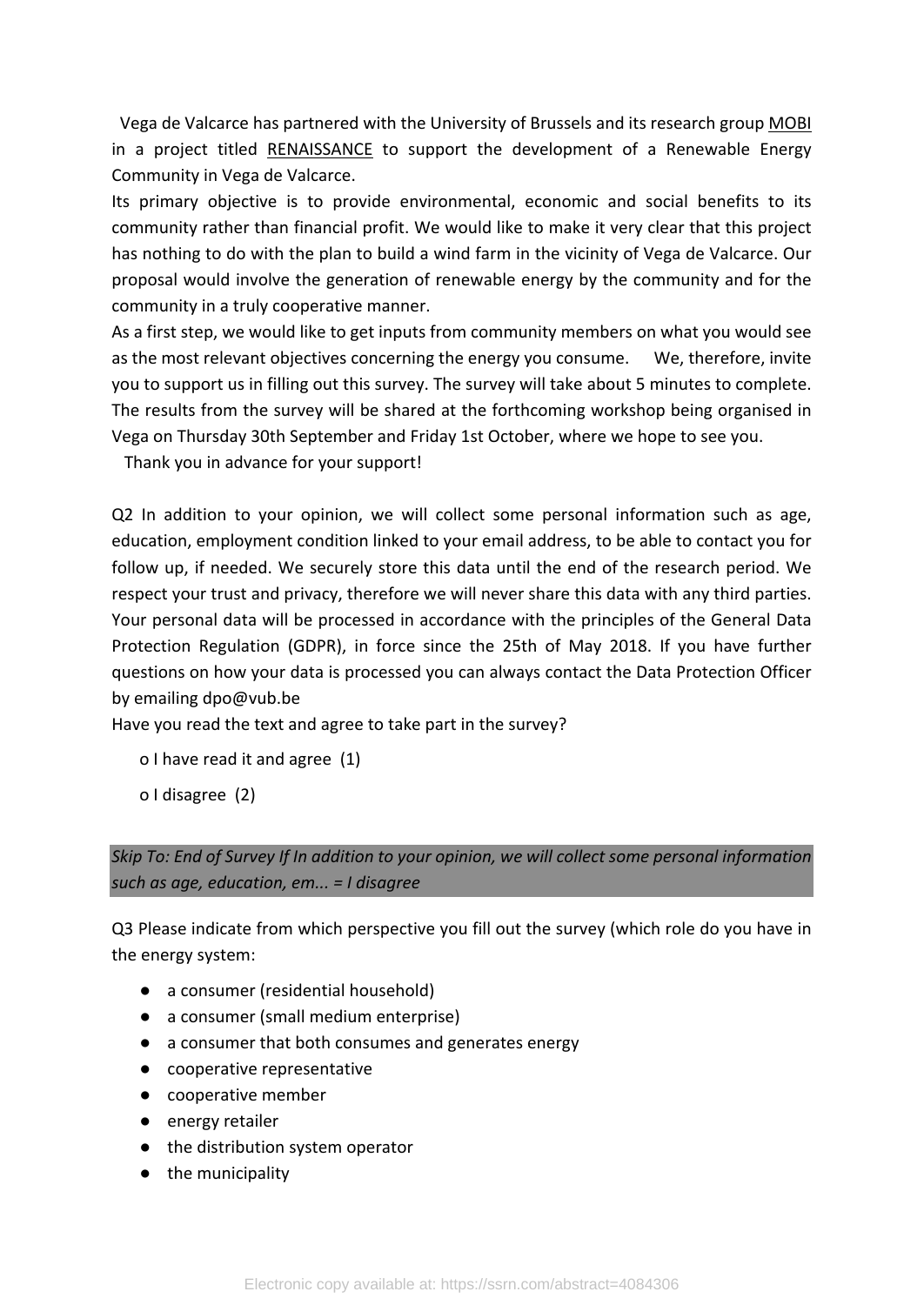|  |  |  | an energy advisor |
|--|--|--|-------------------|
|--|--|--|-------------------|

● Other? Please specify clearly \_\_\_\_\_\_\_\_\_\_\_\_\_\_\_\_\_\_\_\_\_\_\_\_\_\_\_\_\_\_\_\_\_\_\_\_\_\_\_\_\_\_\_\_\_\_\_\_

Q4 Please rank (drag and drop) which aspects affect your decision to join an energy community initiative most (from 1 being most influential to 5 being least influential). If you use the paper version, please write down the numbers

**Environment (e.g., emissions)** 

**Lastianary (e.g., savings, costs)** 

**EXECUTE:** Technical (e.g., guaranteed energy supply and production)

\_\_\_\_\_\_ Social (e.g., shared benefits, collaboration)

\_\_\_\_\_\_ Institutional/Legal (e.g., availability of support)

Q5 *What are the most relevant objectives for you concerning your energy supply and production*?

|                                                                                                                                              | Not<br>relevant | Relevant     | Really relevant | Not Applicable/ I<br>do not understand<br>it |
|----------------------------------------------------------------------------------------------------------------------------------------------|-----------------|--------------|-----------------|----------------------------------------------|
| Emissions reductions<br>(less)<br>fossil fuel emissions)                                                                                     | $\mathsf{o}$    | $\mathsf{o}$ | $\mathbf{o}$    | $\mathsf{o}$                                 |
| Landscape<br>impacts<br>(e.g.,<br>change of build environment,<br>noise)                                                                     | $\mathbf{o}$    | $\mathsf{o}$ | o               | O                                            |
| Return on investment (costs<br>proportional to the<br>are<br>financial gains)                                                                | $\mathbf O$     | $\mathsf{o}$ | o               | $\mathsf{o}$                                 |
| Affordable investment and<br>maintenance<br>costs<br>(installation,<br>management<br>and maintenance are within<br>a reasonable price range) | o               | O            | o               | O                                            |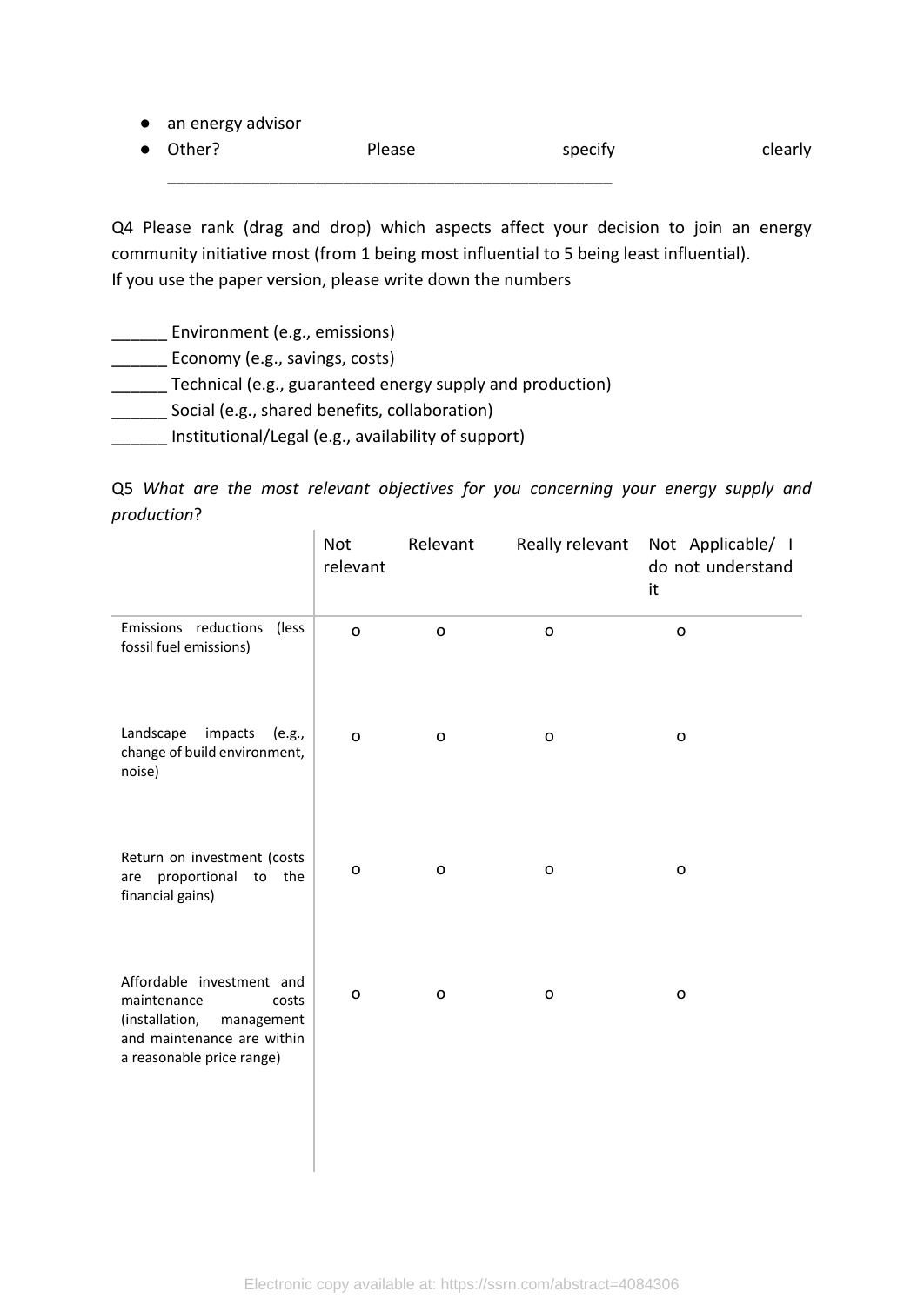| Lower energy bill (reducing<br>the overall energy expenses)                                                                                   | o | o | o | o |
|-----------------------------------------------------------------------------------------------------------------------------------------------|---|---|---|---|
| Replicability<br>(the<br>same<br>system, products, business<br>models can be upscaled)                                                        | o | o | o | o |
| Innovation<br>(pioneering<br>in<br>new techniques and systems)                                                                                | o | o | 0 | o |
| Employment<br>(creation<br>of<br>additional jobs)                                                                                             | O | o | o | o |
| Commercial validation<br>οf<br>products and services (being<br>able to offer your own<br>energy-related products and<br>services)             | o | o | o | o |
| (Green)<br>image<br>building<br>(product/service is perceived<br>as more sustainable and<br>green)                                            | o | o | o | o |
| energy efficiency<br>Improve<br>reduce<br>(e.g.<br>energy<br>consumption<br>better<br>by<br>management<br>and<br>more<br>efficient equipment) | o | o | o | o |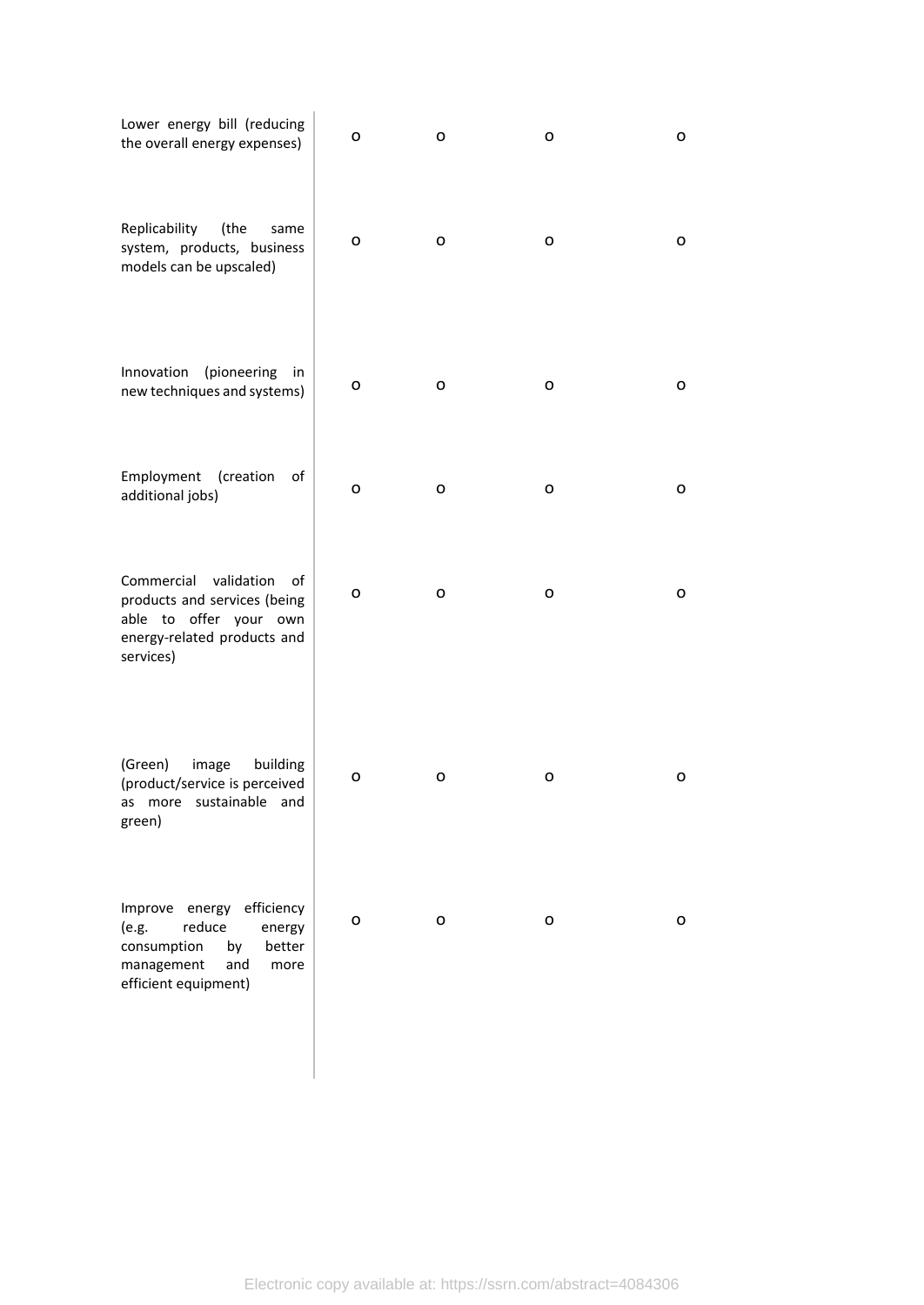| Grid stability, continuity and<br>reliability<br>(avoiding power<br>and<br>electricity<br>outages<br>failures)                | o | o | o | 0 |
|-------------------------------------------------------------------------------------------------------------------------------|---|---|---|---|
| Security (GDPR protection<br>and protection against cyber<br>attacks,<br>or other rogue<br>actions)                           | о | о | o | o |
| Energy autonomy (to have<br>access to energy even when<br>the main grid has an outage)                                        | о | о | o | 0 |
| Inclusiveness (incorporating<br>and<br>social<br>costs<br>a<br>contribution for the socially<br>weak for a just transition)   | о | o | o | o |
| Behaviour change (adopting<br>sustainable<br>and<br>more<br>a<br>efficient use of energy in all<br>aspects of our daily life) | o | o | о | o |
| Education (more knowledge<br>about sustainable energy and<br>consumption)                                                     | 0 | 0 | 0 | 0 |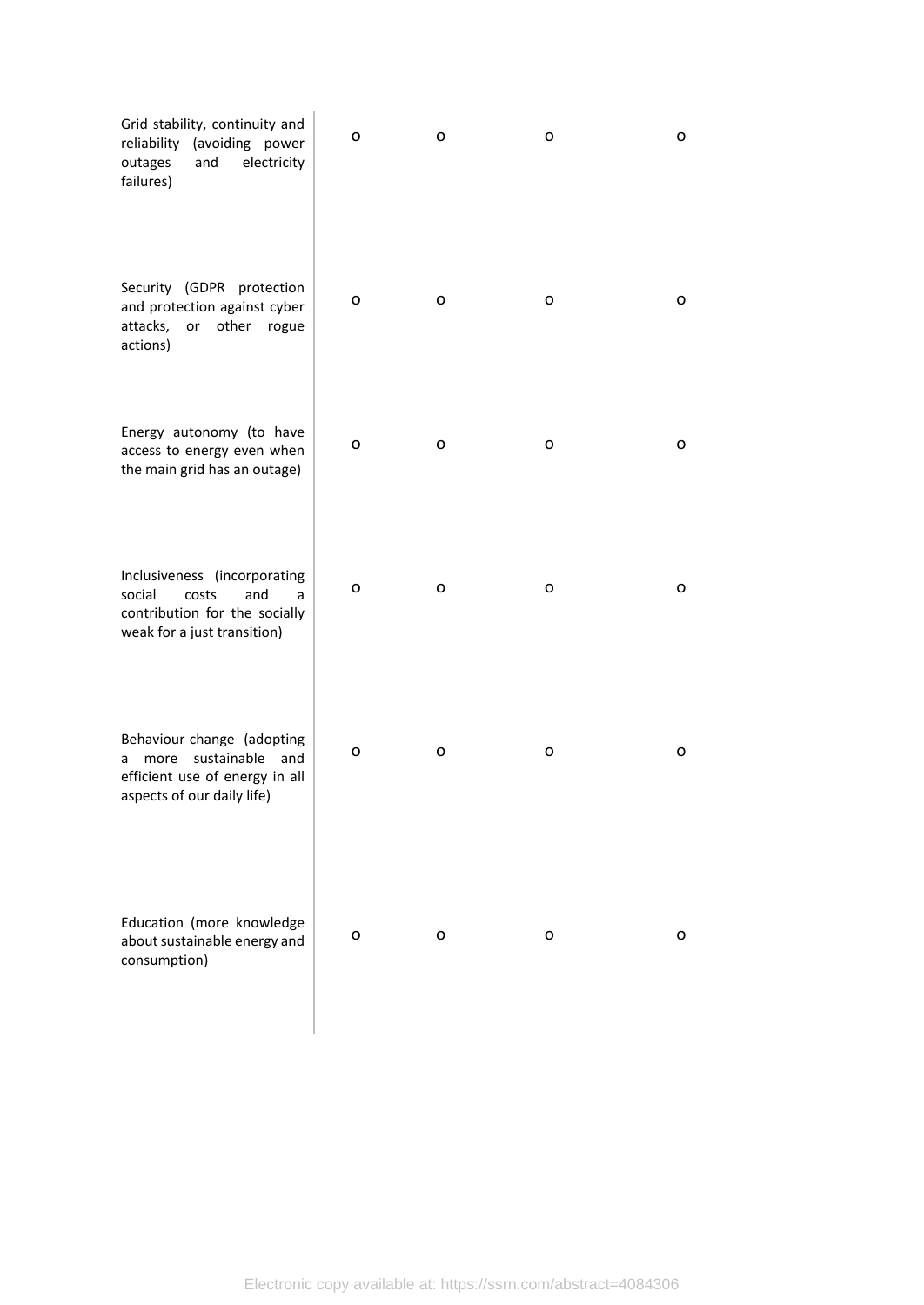Available support (in form of available funds, information bureaus, facilitating policies and laws) o o o o

Q6 Do you want to add other objectives that were not mentioned above?

\_\_\_\_\_\_\_\_\_\_\_\_\_\_\_\_\_\_\_\_\_\_\_\_\_\_\_\_\_\_\_\_\_\_\_\_\_\_\_\_\_\_\_\_\_\_\_\_\_\_\_\_\_\_\_\_\_\_\_\_\_\_\_\_

\_\_\_\_\_\_\_\_\_\_\_\_\_\_\_\_\_\_\_\_\_\_\_\_\_\_\_\_\_\_\_\_\_\_\_\_\_\_\_\_\_\_\_\_\_\_\_\_\_\_\_\_\_\_\_\_\_\_\_\_\_\_\_\_

Q7 Do you have any remarks on the questions?

Q8 Would you like Vega de Valcarce to contribute to the energy transition?

\_\_\_\_\_\_\_\_\_\_\_\_\_\_\_\_\_\_\_\_\_\_\_\_\_\_\_\_\_\_\_\_\_\_\_\_\_\_\_\_\_\_\_\_\_\_\_\_

- Yes
- No. Please explain why:
- I do not know

Q9 What are/ can be challenges for you and Vega de Valcarce to contribute to the energy transition?

Q10 Would you be willing to participate in a workshop on the topic of community energy?

\_\_\_\_\_\_\_\_\_\_\_\_\_\_\_\_\_\_\_\_\_\_\_\_\_\_\_\_\_\_\_\_\_\_\_\_\_\_\_\_\_\_\_\_\_\_\_\_\_\_\_\_\_\_\_\_\_\_\_\_\_\_\_\_

- Yes
- No

*Display This Question:*

*If Would you be willing to participate in a workshop on the topic of community energy? = Yes*

Q11 If you want to stay updated and/or invited to the workshop, please provide us your email address:

\_\_\_\_\_\_\_\_\_\_\_\_\_\_\_\_\_\_\_\_\_\_\_\_\_\_\_\_\_\_\_\_\_\_\_\_\_\_\_\_\_\_\_\_\_\_\_\_\_\_\_\_\_\_\_\_\_\_\_\_\_\_\_\_

Q12 What is your age?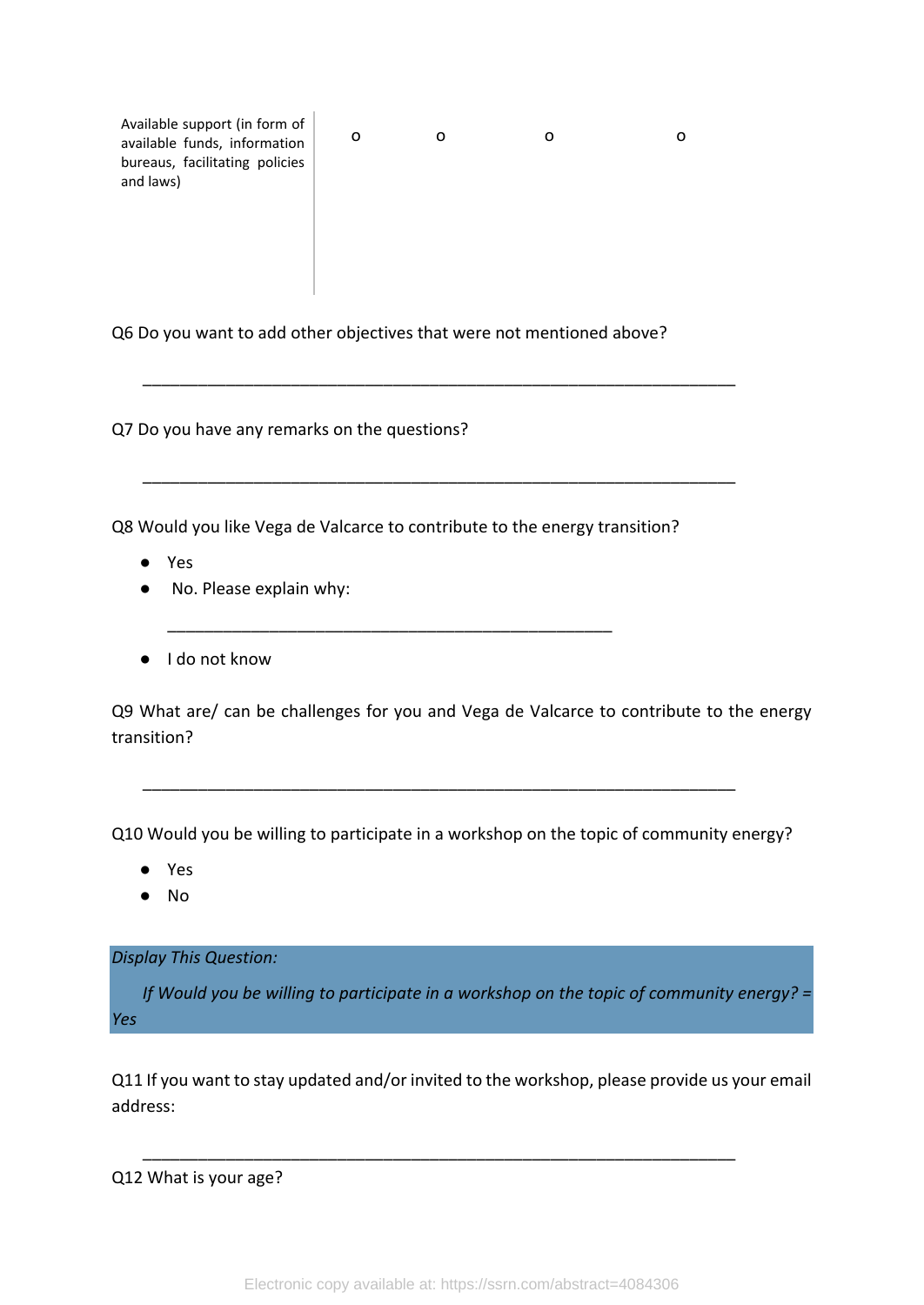- 18-25
- 26-35
- 35-55
- 55-69
- $70+$
- Prefer not to tell

Q13 What is the highest level of education you have received?

- Primary school
- Secondary school
- Professional training
- University degree (Bachelor)
- University degree (Master)
- Doctoral degree
- Prefere not to tell

Q14 In which range lies your monthly net income ?

- 0 9 000 Euros
- 9 000- 12 500 Euros
- 12 500-16 000 Euros
- 16 000 20 000 Euros
- 20 000 28 000 Euros
- $\bullet$  28000 42 000 Euros
- $\bullet$  34 000 42 000 Euros
- $-42000 55000$  Euros
- More than 55 000
- Prefer not to tell

Q15 Which statement best describes your current employment status?

- Working (paid permanent employee)
- Working (self-employed)
- Not working (retired)
- Not working (searching for a job)
- Not working (not searching for a job)
- Prefer not to answer

Q16 How do you identify?

- Male
- Female
- Other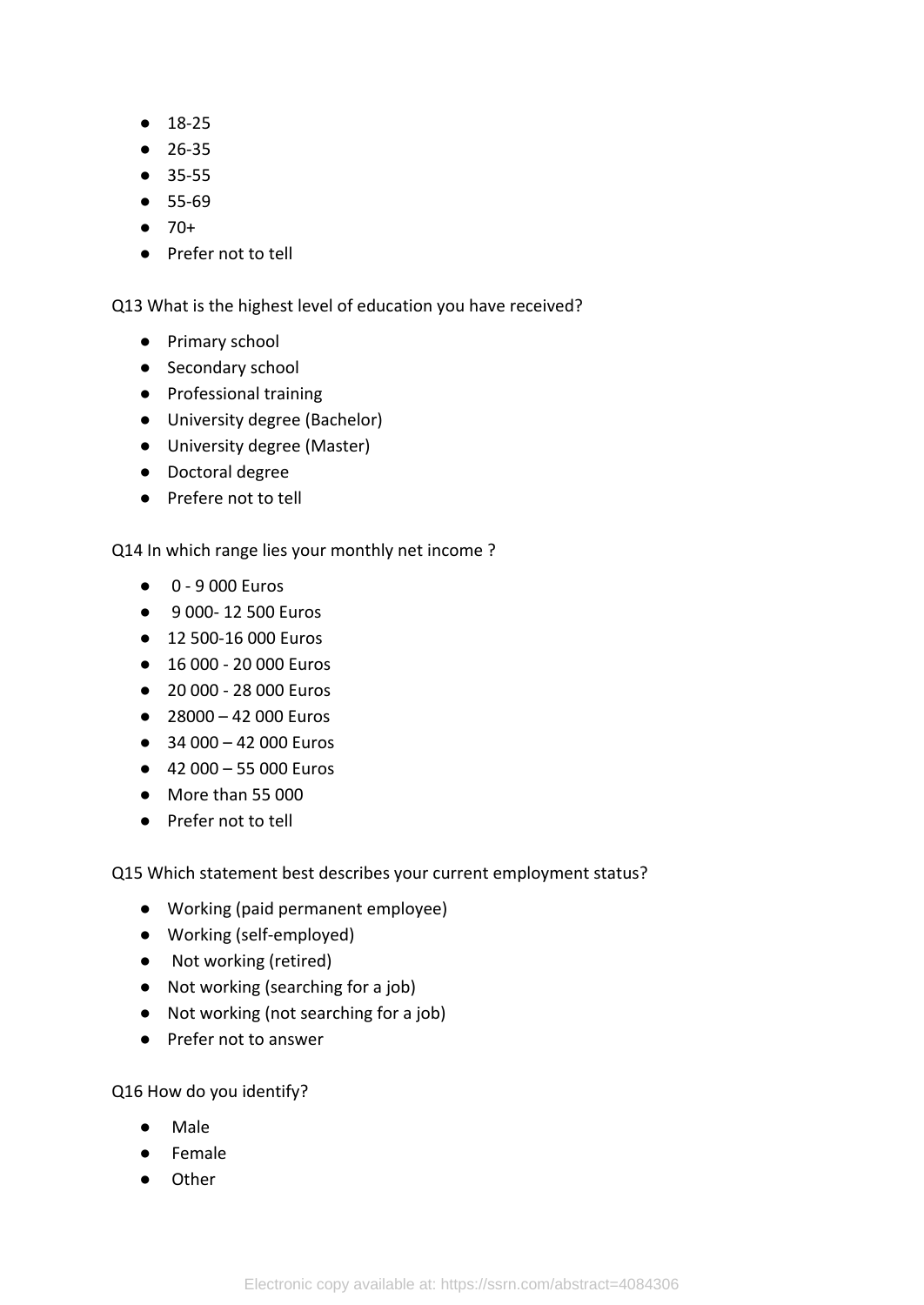● Prefer not to say

### <span id="page-24-0"></span>Appendix C



### 1. Criteria selection and weighting per stakeholder group

<span id="page-24-1"></span>*Figure C 1: Criteria selection and weights for the prosumer group*



*Figure C 2: Criteria selection and weights for the consumer group (SMEs)*



*Figure C 3: Criteria selection and weights for the municipality*